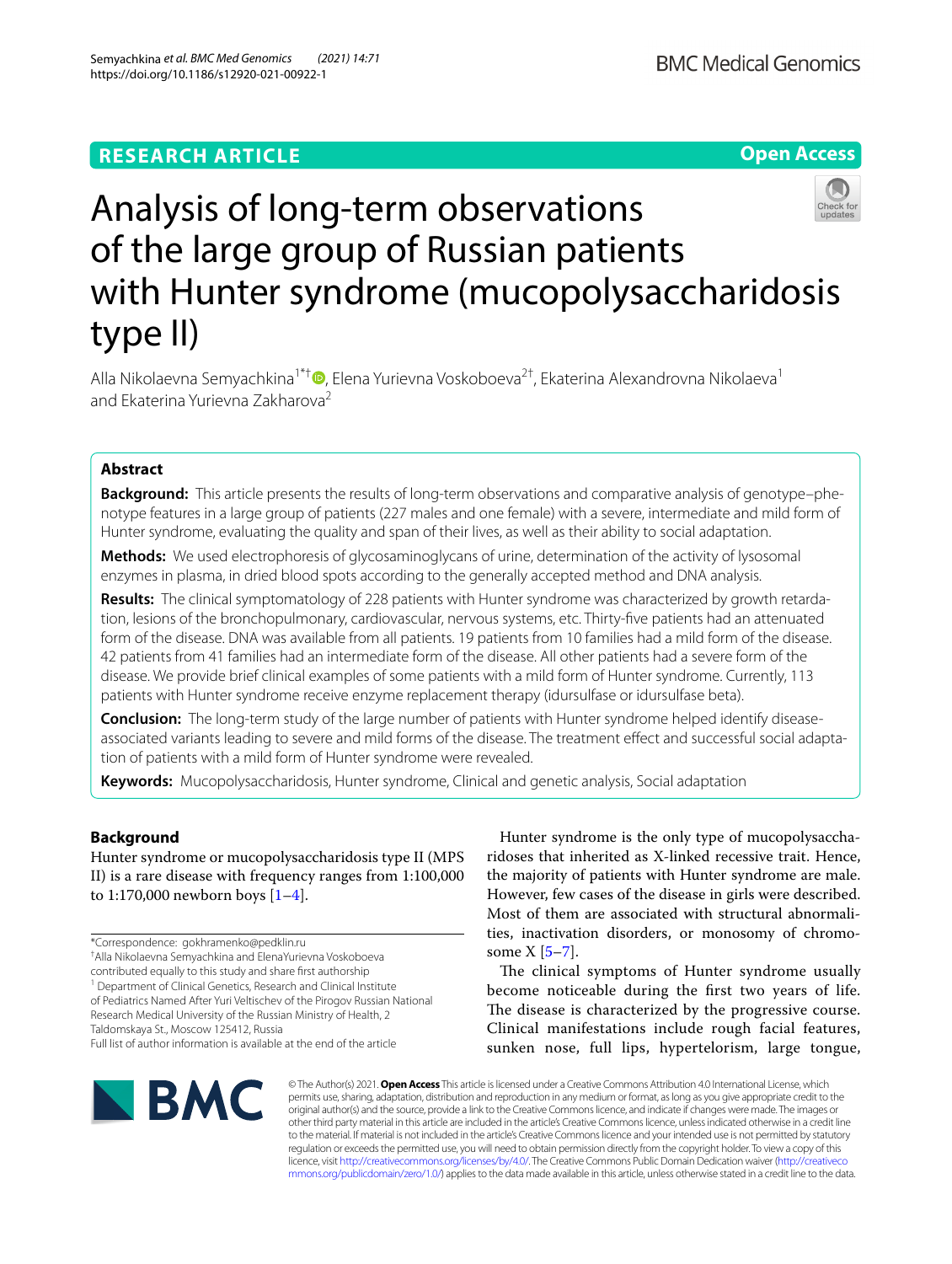corneal clouding, megalocephaly, thick coarse hair, short neck, brachidactyly of the hands and feet, contractures of joints, short stature, difuse muscle hypotension, hepatosplenomegaly, umbilical and inguinal hernias, cardiomyopathy and gross delay in psychospeech and motor development for most patients. After the frst phenotype descriptions, two clinically diferent forms of Hunter syndrome were identifed: a classical, severe form with severe somatic sings, progressive mental retardation, death at the age of 20 years or earlier; and a mild form characterized by longer life expectancy, fertility and minimal reduced intellect [[8](#page-17-4)]. Later, it was suggested considering MPS II as a continuum between two extremes (severe and attenuated) [\[9\]](#page-17-5).

The disease is caused by deficiency of the lysosomal enzyme iduronate-2-sulfatase  $(12S)$  [[10\]](#page-17-6). This defect is a result of diferent nucleotide variants in the *IDS* gene. The *IDS* gene is located on the locus Xq28 and consists of 9 exons [\[11](#page-17-7)]. At present, over 600 nucleotide variants in the *IDS* gene have been identifed*.* Most of them are point changes (missense or nonsense variants), 28% are minor deletions and insertions, and 9% are splicing substitutions. Gross rearrangements account for 11%, among which 7% are partial or complete deletions of the *IDS* gene [\[12](#page-17-8)]*.*

The I2S deficiency leads to the accumulation in different tissues of two types of glycosaminoglycans (GAG), i.e. heparan sulfate and dermatan sulfate resulting in the formation of multisystem pathology [[13,](#page-17-9) [14\]](#page-17-10).

The diagnosis of Hunter syndrome in Russia is carried out in several stages. The first stage is based on the identifcation and assessment of phenotype signs. The second stage consists of determination of urinary GAG level and of their fractions, primarily heparan and dermatan sulfates. At the third stage, the activity of the lysosomal enzyme I2S is measured in plasma or in dry blood spots. The fourth and the final stage is the molecular genetic analysis of the *IDS* gene.

A prerequisite is also the DNA analysis of the child's mother to confrm the carrier of the pathogenic variant of the *IDS* gene. In Russia, the results of the fnal stage are necessary for the reasonable appointment of enzyme replacement therapy to the patient and successful family genetic counseling.

The purpose of this article is to present results of the comparative analysis of genotype–phenotype features in a large group of patients with Hunter syndrome, to assess the quality and duration of their life, as well as the social adaptability of patients with a mild form of the disease. We focused on describing patients with a mild form of disease, which is important for us since there are not many patients with this form of the disease. Moreover, perhaps physicians should be more thoughtful to identify patients for timely treatment.

#### **Methods**

Over the last 30 years (1989–2019), we have observed 228 patients with Hunter syndrome (mucopolysaccharidosis type II): 227 male and one 4-year old girl. The age of patients ranged from two to 65 years. First, all the patients were presumably diagnosed with Hunter syndrome based on the clinical data.

To confrm the disease, we determined the urinary GAG level and measured the I2S activity. As the fnal step, the DNA analysis of the *IDS* gene was carried out.

We used the following materials and methods:

1. Electrophoresis of urinary GAG.

Extraction of GAG from urine and electrophoresis of urinary GAG was carried out exactly according to a standard method that has been described previously [\[15\]](#page-17-11).

2. Biochemical assay.

The I2S activity was measured in plasma, as was described in the literature [\[16](#page-17-12)]. In brief, to 10 μl  $5 \times$  diluted in 0.2%BSA plasma 20 μl substrate (1.25 mM MU-alphaIdoA-2S) was added and the mixture was incubated for 4 h at 37 °C. Then 20 μl PiCi buffer and 10 μl LEBT solution (lysosomal enzymes purifed from bovine testis) was added with subsequent incubation for 24 h at 37 °C. After adding 200 μl, stop-bufer fuorescence of MU was read. The normal range of the I2S activity was 297–705 nmol/4h/ml. Since 2019, the I2S activity was measured in dried blood spots by MS/MS methods, using the commercial kit [\[17](#page-17-13)]. Measuring was performed according to the manufacturer's protocol.

3. DNA analysis.

The DNA extraction was carried out according to the manufacturer's protocol using the DIAtomt DNA Prep100 kit (Isogene Lab. Ltd., Russia). The nine exons and exon–intron boundaries of the *IDS* gene were amplifed from DNA samples with primers sets designed according to the reference sequence NC\_000023.11. PCR conditions and primers were available upon request. Sequencing was performed according to the manufacturer's protocol on an ABI Prism 3500XL (Applied Biosystems). To detect gene-pseudogene recombination, two pair primers were used as described in the literature [[18\]](#page-17-14). Gross deletion of the *IDS* gene was detected only on the genomic DNA level. Break-point of the deletion and inversion *IDS/IDS2* were not revealed in this study.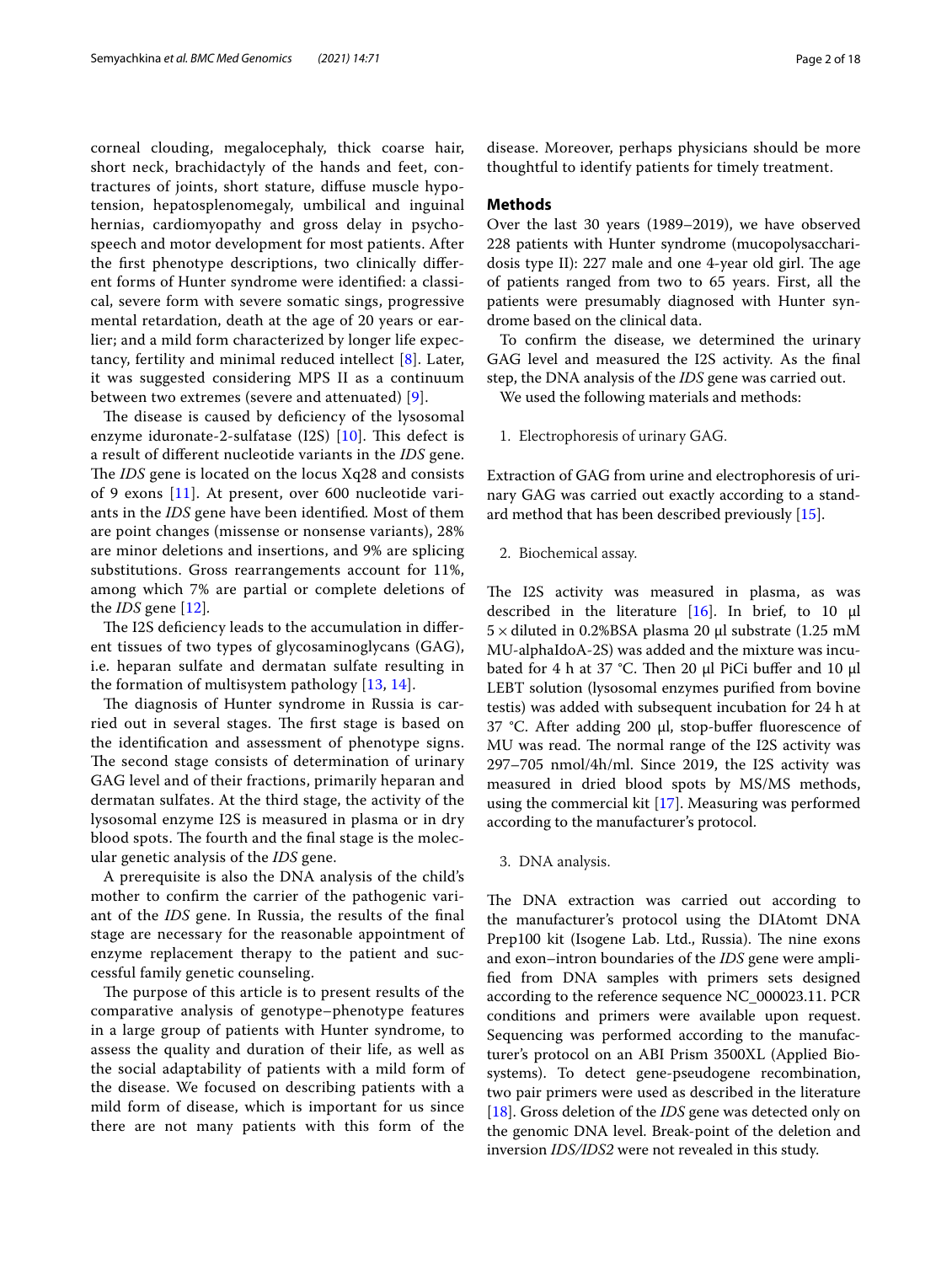#### **Results**

The clinical symptoms of mucopolysaccharidosis type II in the patients observed are presented in Table [1.](#page-2-0) The symptoms included growth retardation, lesion of the bronchopulmonary system, heart and blood vessels, central nervous system, and hearing organ.

Approximately, 1/5 of the patients had a papular rash with papules flled with glycolipid complexes and localized on the lateral and posterior surfaces of the thighs, shoulders and shoulder blades. This symptom is characteristic of Hunter syndrome which does not occur in patients with other types of mucopolysaccharidosis.

All patients demonstrated high excretion of dermatan sulfate and heparan sulfate in urine and low residual IDS activity in plasma or in dried blood spots.

228 patients from 207 families were completely genotyped. 122 diferent nucleotide variants were detected: 50 missense, 16 nonsense, 11 splicing substitutions, 27 small deletion, 5 small insertions/duplications, 3 small indels, and 10 gross deletions and complex rearrangements. Some nucleotide variants have been found multiple times in diferent patients from diferent families (Table [2](#page-3-0)). Many disease-associated variants found have been previously described ([www.hgmd.cf.ac.uk\)](http://www.hgmd.cf.ac.uk). From 50 missense substitutions, 12 were not detected before.

<span id="page-2-0"></span>**Table 1** Panel of clinical symptoms in patients with Hunter syndrome (n**=**228)

| Clinical symptoms                                   | Number<br>of criteria, % |
|-----------------------------------------------------|--------------------------|
| Changes in facial features by «gargoylism» type     | 100                      |
| Short stature                                       | 95                       |
| Skeletal anomalies (dysostosis multiplex)           | 100                      |
| Pathologies of the cardiovascular system            | 100                      |
| Cardiomyopathy                                      | 35                       |
| Anomalies of the heart valves                       | 100                      |
| Narrowing of coronary arteries                      | 10                       |
| Rhythm disturbance                                  | 20                       |
| Obstructive conditions of the respiratory tract     | 100                      |
| Obstructive sleep apnea                             | 55                       |
| Decrease in lung capacity                           | 100                      |
| Hepatosplenomegaly                                  | 100                      |
| Stiffness of major and small joints                 | 100                      |
| Umbilical or inguinal and inguinal-scrotal hernia   | 83                       |
| Papular eruption on the skin                        | 5                        |
| Retinitis pigmentosa                                | 5                        |
| Progressive conductive or neurosensory hearing loss | 85                       |
| Impairments of the nervous system                   | 85                       |
| Mental retardation                                  | 75                       |
| Tonic-clonic convulsions                            | 55                       |

To evaluate their pathogenic infuence, three diferent programs for impact prediction of nucleotide changes were used. All programs revealed probably deleterious efect of nucleotide variants for all except one change found. For nucleotide variant c.103G>C both programs PolyPhen-2 and PMUT Pathogenic mutation prediction revealed a possibly damaging effect. (Table [3](#page-7-0)). Additional analysis of nucleotide variant c.103G>C with the program Human Splicing Finder interpreted this variant as the most probably afecting splicing due to Broken WT Donor Site (data not showed). Two diferent nucleotide variants c.1411G>C and c.1418C>T had been detected in one patient (#43). Both nucleotide variants were novel ones. According to the prediction of pathogenicity, both nucleotide substitutions were probably pathogenic (Table [3](#page-7-0)). Moreover, fve new nonsense substitutions, 19 novel small deletions, 2 novel splicing substitutions, 5 novel small insertion/duplications and 3 novel small indels were found. All small deletions, except the two, all small insertions and one small indel were leading to frame shift and premature stop codon. Two other small indels may have afected splicing. As can be seen from Table [2](#page-3-0), the largest number of nucleotide variants was registered in exons  $3, 5, 7$  and  $9$ . The analysis of nucleotide variants showed that the largest share was represented by point changes (missense or nonsense). Gross rearrangements and major deletions accounted for 14.4%, and 9.6% were splicing substitutions. The nucleotide variants c.253G>A, c.257C>T, c.263G>A, c.263G>T, c.514C>T, c.998C>T, c.1327C>T, c.1402C>T; c.1403G>A and the splicing substitution c.1122C>T were detected more than twice in patients from diferent families. All these point variants involve CpG sites of the *IDS* gene. The data were consistent with previous studies  $[19]$  $[19]$ . The small deletion c.596\_599delAACA was detected in fve patients from five families. The IDS/IDSP1 inversion has been described in detail [\[18\]](#page-17-14) and was found in 17 patients from 16 families (see Table [4](#page-8-0)).

The comparative analysis of the severity of clinical symptoms with the results of nucleotide variants detected in the *IDS* gene are illustrated in Table [4.](#page-8-0) It demonstrates that most of nucleotide variants found caused the development of severe forms of the disease characterized by early (from the frst months of life) manifestation of the disease, severe damage to vital organs and body systems, severely reduced intelligence and shorter life expectancy.

The protein changes p.Aspn63Asp (three patients; two families), p.Ala79Glu, (two patients; one family), p.Ala85Thr, p.Leu102Arg (two patients; one family), p.Asp198Gly, p.Gly412Term, p.Pro197Leu (four patients; one family), p.Gly340Asp, p.Ala346Val (three patients; one family), p.Arg443Term, the small deletion without frame shift and site-splicing substitution IVS2-9 c->g led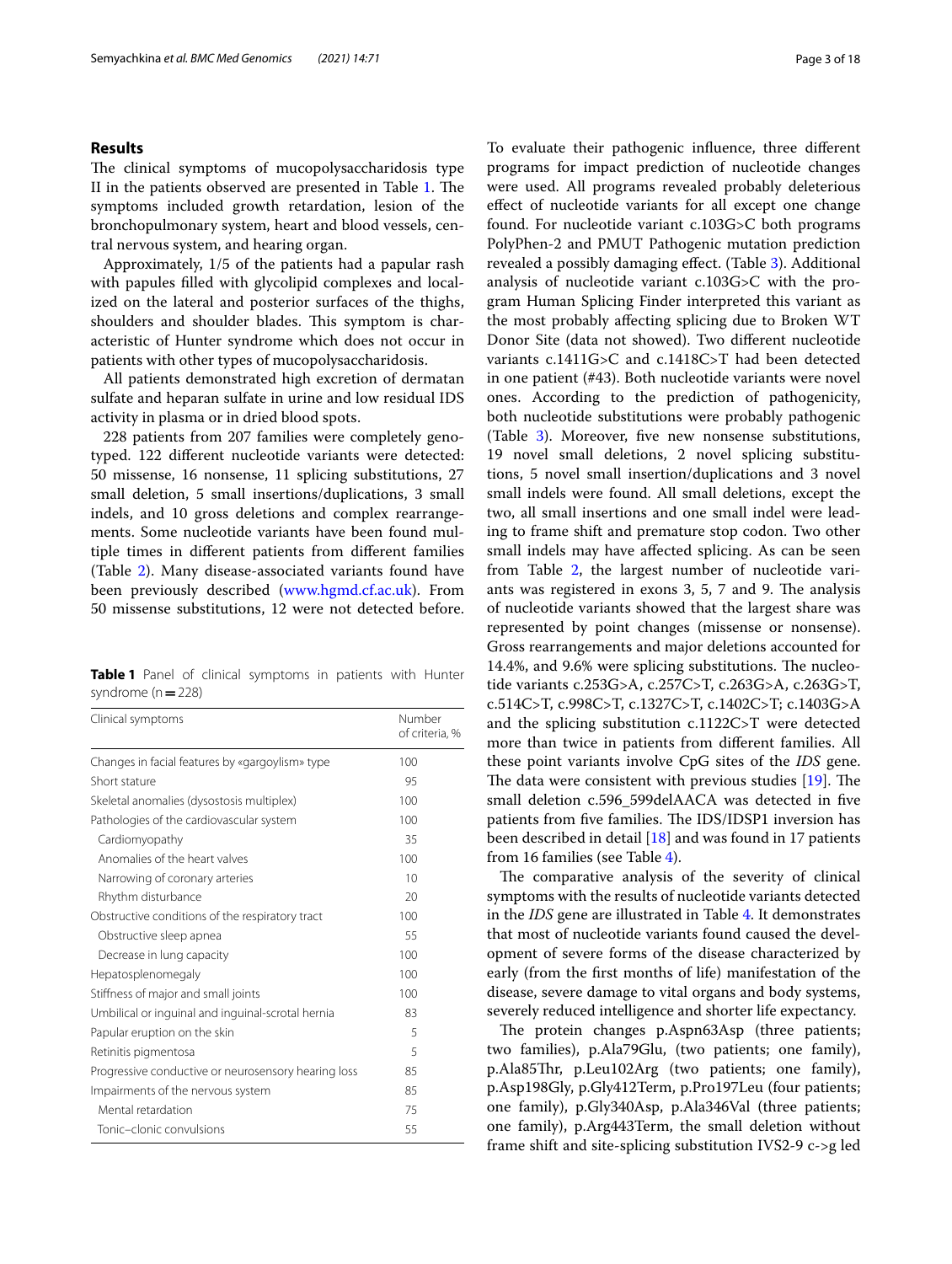# <span id="page-3-0"></span>**Table 2** Nucleotide variants found in the *IDS* gene

| Nucleotide<br>change number | Nucleotide; protein change<br>found | Type of nucleotide Exons of IDS gene<br>change |                | HGMD accession | Allele frequency<br>(%) in presented<br>cohort | Comments                                                                                                               |  |
|-----------------------------|-------------------------------------|------------------------------------------------|----------------|----------------|------------------------------------------------|------------------------------------------------------------------------------------------------------------------------|--|
| 1                           | c.103G>C; p.Asp35His                | Missense                                       | $\mathbf{1}$   | None           | 0.88                                           | Novel<br>(NC_000023.11:g.149505035C>G)<br>ClinVar accession SCV001450592                                               |  |
| 2                           | c.136G>T; p.Asp46Tyr                | Missense                                       | $\overline{2}$ | None           | 0.44                                           | Novel<br>(NC_000023.11:g.149504261C>A)<br>ClinVar accession SCV001450595<br>one another described in the same<br>codon |  |
| 3                           | c.136G>A; p.Asp46Asn                | Missense                                       | $\overline{2}$ | None           | 0.44                                           | Novel<br>(NC_000023.11:g.149504261C>T)<br>ClinVar accession SCV001450596<br>one another described in the same<br>codon |  |
| 4                           | c.160T>G; p.Tyr54Asp                | Missense                                       | $\overline{2}$ | CM981010       | 0.44                                           |                                                                                                                        |  |
| 5                           | c.187A>G; p.Asn63Asp                | Missense                                       | $\overline{2}$ | CM960853       | 1.3                                            |                                                                                                                        |  |
| 6                           | c.236C>A; p.Ala79Glu                | Missense                                       | $\overline{2}$ | CM981012       | 0.88                                           |                                                                                                                        |  |
| 7                           | c.253G>A; p.Ala85Thr                | Missense                                       | 3              | CM960855       | 2.2                                            |                                                                                                                        |  |
| 8                           | c.253G>T; p.Ala85Ser                | Missense                                       | 3              | CM981013       | 0.44                                           |                                                                                                                        |  |
| 9                           | c.257C>T; p.Pro86Leu                | Missense                                       | 3              | CM950659       | 1.3                                            |                                                                                                                        |  |
| 10                          | c.257C>G; p.Pro86Arg                | Missense                                       | 3              | CM930414       | 0.44                                           |                                                                                                                        |  |
| 11                          | c.263G>A; p.Arg88His                | Missense                                       | 3              | CM960857       | 2.65                                           |                                                                                                                        |  |
| 12                          | c.262C>T; p.Arg88Cys                | Missense                                       | 3              | CM950661       | 1.76                                           |                                                                                                                        |  |
| 13                          | c.263G>T; p.Arg88Leu                | Missense                                       | 3              | CM981014       | 0.44                                           |                                                                                                                        |  |
| 14                          | c.263G>C; p.Arg88Pro                | Missense                                       | 3              | CM970749       | 0.44                                           |                                                                                                                        |  |
| 15                          | c.283A>T; p.Arg95Trp                | Missense                                       | 3              | None           | 0.44                                           | Novel<br>(NC_000023.11:g.149503447T>A)<br>ClinVar accession SCV001450598<br>three other described in the same<br>codon |  |
| 16                          | c.305T>G; p.Leu102Arg               | Missense                                       | 3              | CM981017       | 0.88                                           |                                                                                                                        |  |
| 17                          | c.307T>G; p.Tyr103Asp               | Missense                                       | 3              | None           | 0.44                                           | Novel<br>(NC_000023.11:g.149503423A>C)<br>ClinVar accession SCV001450601<br>two other described in the same<br>codon   |  |
| 18                          | c.325T>C; p.Trp109Arg               | Missense                                       | 3              | CM128183       | 0.88                                           |                                                                                                                        |  |
| 19                          | c.359C>G; p.Pro120Arg               | Missense                                       | 3              | CM930417       | 0.44                                           |                                                                                                                        |  |
| 20                          | c.395C>G; p.Ser132Trp               | Missense                                       | 3              | CM950663       | 0.88                                           |                                                                                                                        |  |
| 21                          | c.403A>G; p.Lys135Glu               | Missense                                       | 3              | None           | 0.44                                           | Novel<br>(NC_000023.11:g.149503327T>C)<br>ClinVar accession SCV001450599<br>two other described in the same<br>codon   |  |
| 22                          | c.476A>C; p.His159Pro               | Missense                                       | 4              | CM981026       | 0.44                                           |                                                                                                                        |  |
| 23                          | c.512G>A; p.Cys171Tyr               | Missense                                       | 5              | None           | 0.44                                           | Novel<br>(NC_000023.11:g.149498303C>T)<br>ClinVar accession SCV001450602<br>one another described in the same<br>codon |  |
| 24                          | c.545T>C; p.Leu182Pro               | Missense                                       | 5              | CM981027       | 0.44                                           |                                                                                                                        |  |
| 25                          | c.551G>T; p.Cys184Phe               | Missense                                       | 5              | CM960862       | 0.44                                           |                                                                                                                        |  |
| 26                          | c.587T>C; p.Leu196Ser               | Missense                                       | 5              | CM981029       | 0.88                                           |                                                                                                                        |  |
| 27                          | c.590C>T; p.Pro197Leu               | Missense                                       | 5              | None           | 1.76                                           | Novel<br>(NC_000023.11:g.149498225G>A)<br>ClinVar accession SCV001450603                                               |  |
| 28                          | c.593A>G; p.Asp198Gly               | Missense                                       | 5              | CM981030       | 0.44                                           |                                                                                                                        |  |
| 29                          | c.671G>A; p.Gly224Glu               | Missense                                       | 5              | CM981031       | 0.44                                           |                                                                                                                        |  |
| 30                          | c.697A>G; p.Arg233Gly               | Missense                                       | 5              | CM146285       | 1.3                                            |                                                                                                                        |  |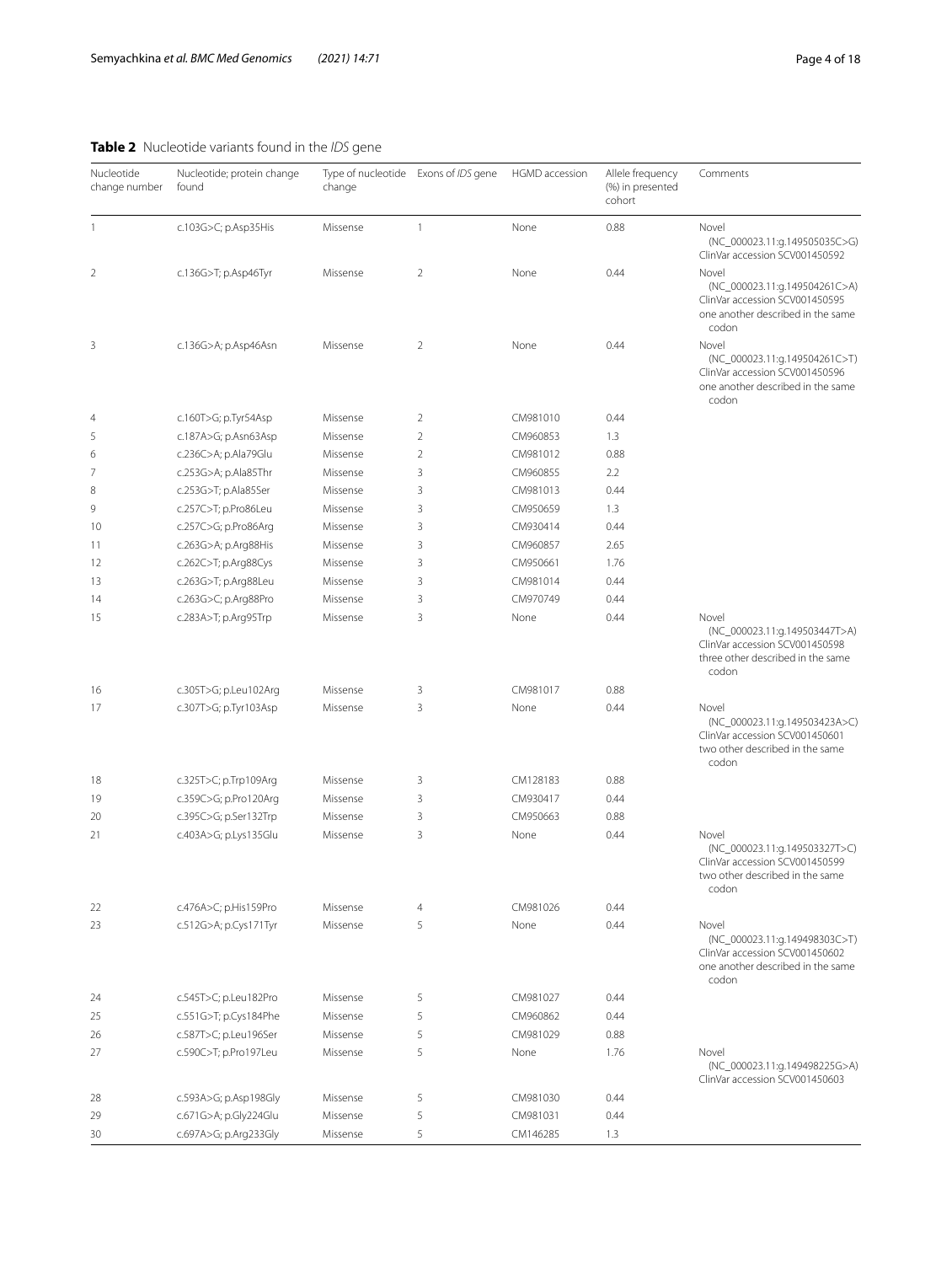# **Table 2 (continued)**

| Nucleotide<br>change number | Nucleotide; protein change<br>Type of nucleotide Exons of IDS gene<br>HGMD accession<br>found<br>change |          | Allele frequency<br>(%) in presented<br>cohort | Comments  |      |                                                                                                                       |
|-----------------------------|---------------------------------------------------------------------------------------------------------|----------|------------------------------------------------|-----------|------|-----------------------------------------------------------------------------------------------------------------------|
| 31                          | c.776T>C; p.Leu259Pro                                                                                   | Missense | 6                                              | CM030889  | 0.44 |                                                                                                                       |
| 32                          | c.795C>A; p.Asn265Lys                                                                                   | Missense | 6                                              | CM128190  | 0.88 |                                                                                                                       |
| 33                          | c.795C>G; p.Asn265Lys                                                                                   | Missense | 6                                              | CM141180  | 0.44 |                                                                                                                       |
| 34                          | c.998C>T; p.Ser333Leu                                                                                   | Missense | 7                                              | CM920367  | 3.09 |                                                                                                                       |
| 35                          | c.1004A>G; p.His335Arg                                                                                  | Missense | 7                                              | CM981045  | 0.44 |                                                                                                                       |
| 36                          | c.1006G>C; p.Gly336Arg                                                                                  | Missense | 8                                              | CM970753  | 0.44 |                                                                                                                       |
| 37                          | c.1019G>A; p.Gly340Asp                                                                                  | Missense | 8                                              | CM981048  | 1.3  |                                                                                                                       |
| 38                          | c.1028G>A; p.Gly343Glu                                                                                  | Missense | 8                                              | None      | 0.44 | Novel<br>(NC_000023.11:g.149487077C>T)<br>ClinVar accession SCV001450616                                              |
| 39                          | c.1035G>C, p.Trp345Cys                                                                                  | Missense | 8                                              | CM950668  | 0.44 |                                                                                                                       |
| 40                          | c.1034G>C; p.Trp345Ser                                                                                  | Missense | 8                                              | None      | 0.44 | Novel<br>(NC_000023.11:g.149487071C>G)<br>ClinVar accession SCV001450617<br>four other described in the same<br>codon |
| 41                          | p.1037C>T; p.Ala346Val                                                                                  | Missense | 8                                              | CM950669  | 1.3  |                                                                                                                       |
| 42                          | c.1204G>A; p.Glu402Lys                                                                                  | Missense | 9                                              | CM167391  | 0.88 |                                                                                                                       |
| 43                          | c.1295G>A; p.Cys432Tyr                                                                                  | Missense | 9                                              | CM981052  | 0.88 |                                                                                                                       |
| 44                          | c.1402C>T; p.Arg468Trp                                                                                  | Missense | 9                                              | CM920369  | 2.2  |                                                                                                                       |
| 45                          | c.1403G>A; p.Arg468Gln                                                                                  | Missense | 9                                              | CM930422  | 4.4  |                                                                                                                       |
| 46                          | c.1411G>C; p.Asp471His<br>c.1418C>T; p.Pro473Leu                                                        | Missense | 9                                              | None      | 0.44 | Novel<br>Novel<br>(NC_000023.11:g.<br>[149482988C>G;149482981G>A])<br>ClinVar accession SCV001450627                  |
| 47                          | c.1432G>T; p.Asp478Tyr                                                                                  | Missense | 9                                              | CM981054  | 0.44 |                                                                                                                       |
| 48                          | c.1432G>A; p.Asp478Asn                                                                                  | Missense | 9                                              | BM1234454 | 0.44 |                                                                                                                       |
| 49                          | c.1454T>G; p.lleu485Arg                                                                                 | Missense | 9                                              | CM940967  | 0.88 |                                                                                                                       |
| 50                          | c.1565T>C; p.Leu522Pro                                                                                  | Missense | 9                                              | HM971766  | 0.44 |                                                                                                                       |
| 51                          | c.196C>T; p.Gln66Term                                                                                   | Nonsense | $\overline{2}$                                 | CM068304  | 0.44 |                                                                                                                       |
| 52                          | c.361C>T; p.Gln121Term                                                                                  | Nonsense | 3                                              | CM128174  | 0.44 |                                                                                                                       |
| 53                          | c.514C>T; p.Arg172Term                                                                                  | Nonsense | 5                                              | CM920366  | 2.65 |                                                                                                                       |
| 54                          | c.598C>T p.Gln200Term                                                                                   | Nonsense | 6                                              | CM146284  | 0.88 |                                                                                                                       |
| 55                          | c.800G>A; p.Trp267Term                                                                                  | Nonsense | 6                                              | CM050243  | 0.44 |                                                                                                                       |
| 56                          | c.814C>T; p.Gln272Term                                                                                  | Nonsense | 6                                              | None      | 0.44 | Novel<br>(NC_000023.11:g.149496411G>A)<br>ClinVar accession SCV001450612                                              |
| 57                          | c.829C>T; p.Gln277Term                                                                                  | Nonsense | 6                                              | None      | 0.44 | Novel<br>(NC_000023.11:g.149496396G>A)<br>ClinVar accession SCV001450613                                              |
| 58                          | c.998C>A; p.Ser333Term                                                                                  | Nonsense | $\overline{7}$                                 | None      | 0.88 | Novel<br>(NC 000023.11:g.149490322G>T)<br>ClinVar accession SCV001450615<br>two other described in the same<br>codon  |
| 59                          | c.1010G>A; p.Trp337Term                                                                                 | Nonsense | 8                                              | CM128194  | 0.88 |                                                                                                                       |
| 60                          | c.1234G>T; p.Gly412Term                                                                                 | Nonsense | 9                                              | None      | 0.44 | Novel<br>(NC_000023.11:g.149483165C>A)<br>ClinVar accession SCV001450623                                              |
| 61                          | c.1288G>T; p.Glu430Term                                                                                 | Nonsense | 9                                              | CM146287  | 0.44 |                                                                                                                       |
| 62                          | c.1327C>T; p.Arg443Term                                                                                 | Nonsense | 9                                              | CM920368  | 1.3  |                                                                                                                       |
| 63                          | c.1340T>A; p.Leu447Term                                                                                 | Nonsense | 9                                              | None      | 0.44 | Novel<br>(NC_000023.11:g.149483059A>T)                                                                                |
|                             |                                                                                                         |          |                                                |           |      | ClinVar accession SCV001450625                                                                                        |
| 64                          | c.1375G>T; p.Glu459Term                                                                                 | Nonsense | 9                                              | CM1719915 | 0.44 |                                                                                                                       |
| 65                          | c.1445T>G; p.Leu482Term                                                                                 | Nonsense | 9                                              | CM981058  | 0.44 |                                                                                                                       |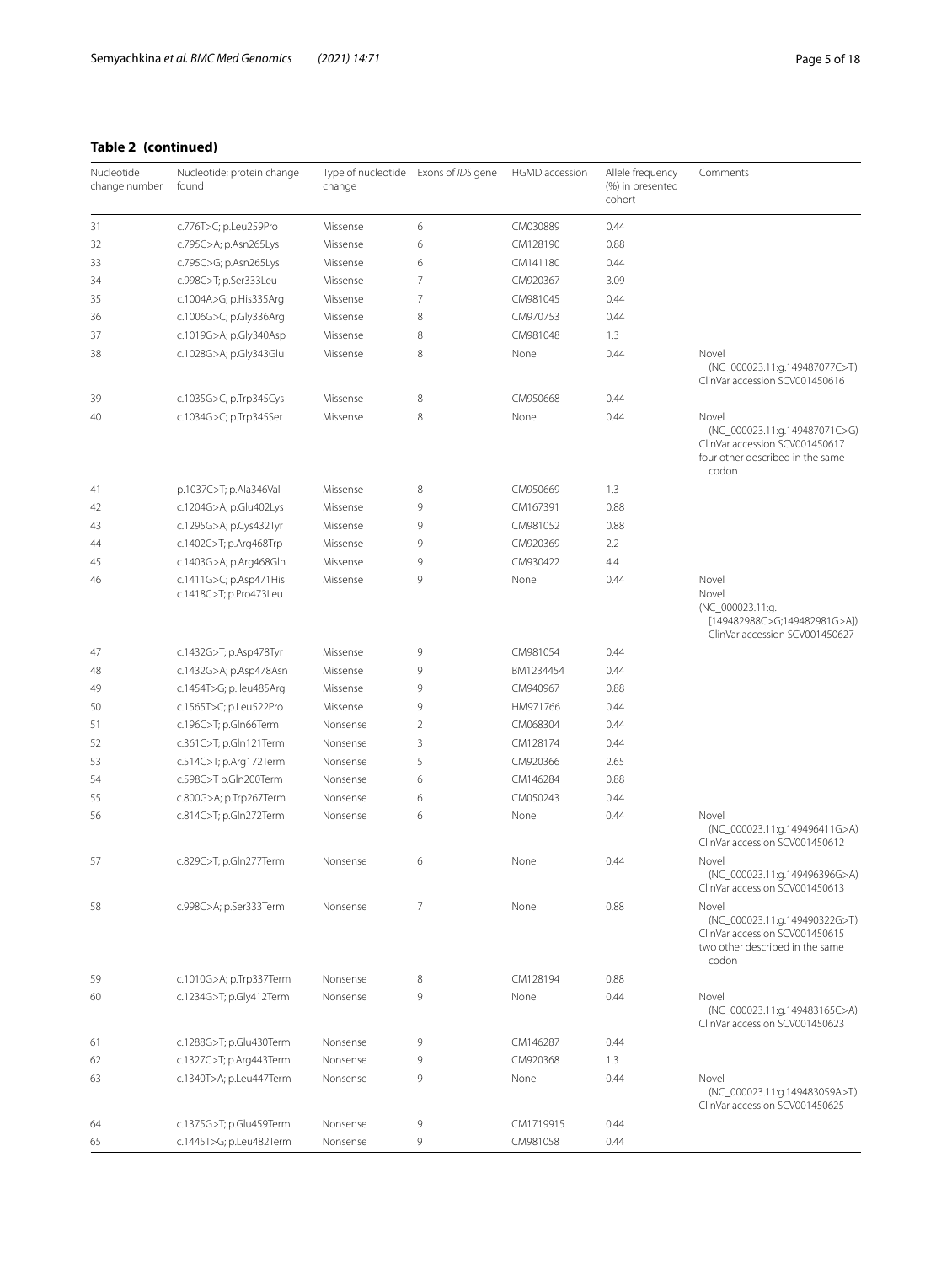# **Table 2 (continued)**

| Nucleotide<br>change number | Nucleotide; protein change<br>found          | Type of nucleotide Exons of IDS gene<br>change |                | HGMD accession | Allele frequency<br>(%) in presented<br>cohort | Comments                                                                               |
|-----------------------------|----------------------------------------------|------------------------------------------------|----------------|----------------|------------------------------------------------|----------------------------------------------------------------------------------------|
| 66                          | c.1608T>A; p.Tyr536Term                      | Nonsense                                       | 9              | CM141189       | 0.44                                           |                                                                                        |
| 67                          | IVS1 as A-G -2; c.104-2A>G                   | Splicing substitu-<br>tions                    |                | CS982224       | 0.44                                           |                                                                                        |
| 68                          | IVS2 ds G-C +1; c.240+1G>C                   | Splicing substitu-<br>tions                    |                | CS050391       | 0.44                                           |                                                                                        |
| 69                          | IVS2 ds G-T +1; c.240+1G>T                   | Splicing substitu-<br>tions                    |                | CS982227       | 0.44                                           |                                                                                        |
| 70                          | IVS2 as C-G -9; c.241-9C>G                   | Splicing substitu-<br>tions                    |                | None           | 0.88                                           | Novel<br>(NC_000023.11:g.149503498G>C)<br>ClinVar accession SCV001450634               |
| 71                          | IVS4 ds G-A +1; c.507+1G>A                   | Splicing substitu-<br>tions                    |                | CS982228       | 0.88                                           |                                                                                        |
| 72                          | IVS6 ds G-A +1; c.879+1G>A                   | Splicing substitu-<br>tions                    |                | CS982229       | 0.44                                           |                                                                                        |
| 73                          | IVS6 as A-G -2; c.880-2A>G                   | Splicing substitu-<br>tions                    |                | CS930833       | 0.44                                           |                                                                                        |
| 74                          | IVS7 ds T-G +2 c.1006+2T>G                   | Splicing substitu-<br>tions                    |                | None           | 0.44                                           | Novel<br>(NC_000023.11:g.149490312A>C)<br>ClinVar accession SCV001450635               |
| 75                          | IVS7 as G-A -1; c.1007-1G>A                  | Splicing substitu-<br>tions                    |                | CS120471       | 0.44                                           |                                                                                        |
| 76                          | IVS8 as C-A -15; c.1181-15C>A                | Splicing substitu-<br>tions                    |                | CS013824       | 0.44                                           |                                                                                        |
| 77                          | IVS8 ds C-T -59; c.1122C>T                   | Splicing substitu-<br>tions                    |                | CS963080       | 5.75                                           |                                                                                        |
| 78                          | c.118_120delCTT; p.Leu40del                  | Small deletion                                 | $\overline{2}$ | None           | 0.44                                           | Novel (NC_000023.11:g.149504277_<br>149504279delAAG)<br>ClinVar accession SCV001450593 |
| 79                          | c.121_123delCTC p.Leu41del                   | Small deletion                                 | $\overline{2}$ | CD941707       | 0.44                                           |                                                                                        |
| 80                          | c.133delG; p.Asp45Metfs                      | Small deletion                                 | $\overline{2}$ | None           | 0.44                                           | Novel<br>(NC_000023.11:g.149504264delC)<br>ClinVar accession SCV001450594              |
| 81                          | c.248delT; p.Val83Glyfs                      | Small deletion                                 | 3              | None           | 0.44                                           | Novel<br>(NC_000023.11:g.149503482delA)<br>ClinVar accession SCV001450597              |
| 82                          | c.305delT; p.Leu102Argfs                     | Small deletion                                 | 3              | None           | 0.44                                           | Novel<br>(NC_000023.11:g.149503425delA)<br>ClinVar accession SCV001450600              |
| 83                          | c.404_405delAA; p.Lys135Serfs Small deletion |                                                | 3              | None           | 0.44                                           | Described<br>ClinVar accession VCV000499561.1                                          |
| 84                          | c.410_411delTT p.Phe137Serfs                 | Small deletion                                 | 3              | CD012530       | 0.44                                           |                                                                                        |
| 85                          | c.596_599delAACA;<br>p.Lys199Argfs           | Small deletion                                 | 5              | CD941708       | 2.21                                           |                                                                                        |
| 86                          | c.613delG; p.Ala205Profs                     | Small deletion                                 | 5              | None           | 0.44                                           | Novel<br>(NC_000023.11:g.149498202delC)<br>ClinVar accession SCV001450604              |
| 87                          | c.625_627delTTG;<br>p.Leu209del              | Small deletion                                 | 5              | None           | 0.44                                           | Novel (NC_000023.11:g.149498188_<br>149498190delCAA)<br>ClinVar accession SCV001450605 |
| 88                          | c.667_683del17; p.Val223Thrfs                | Small deletion                                 | 5              | CD982702       | 0.44                                           |                                                                                        |
| 89                          | c.687delC; p.His229Glnfs                     | Small deletion                                 | 5              | None           | 0.44                                           | Novel                                                                                  |
|                             |                                              |                                                |                |                |                                                | (NC_000023.11:g.149498128delG)<br>ClinVar accession SCV001450606                       |
| 90                          | c.715_721del7; p.Gln239Cysfs                 | Small deletion                                 | 6              | None           | 0.44                                           | Novel (NC_000023.11:g.149496504<br>accession SCV001450607                              |
| 91                          | c.782delC; p.Pro261Leufs                     | Small deletion                                 | 6              | CD982703       | 0.44                                           |                                                                                        |
| 92                          | c.800_801delGG; p.Trp267Tyrfs                | Small deletion                                 | 6              | None           | 0.44                                           | Novel (NC_000023.11:g.149496424_<br>149496425delCC)<br>ClinVar accession SCV001450611  |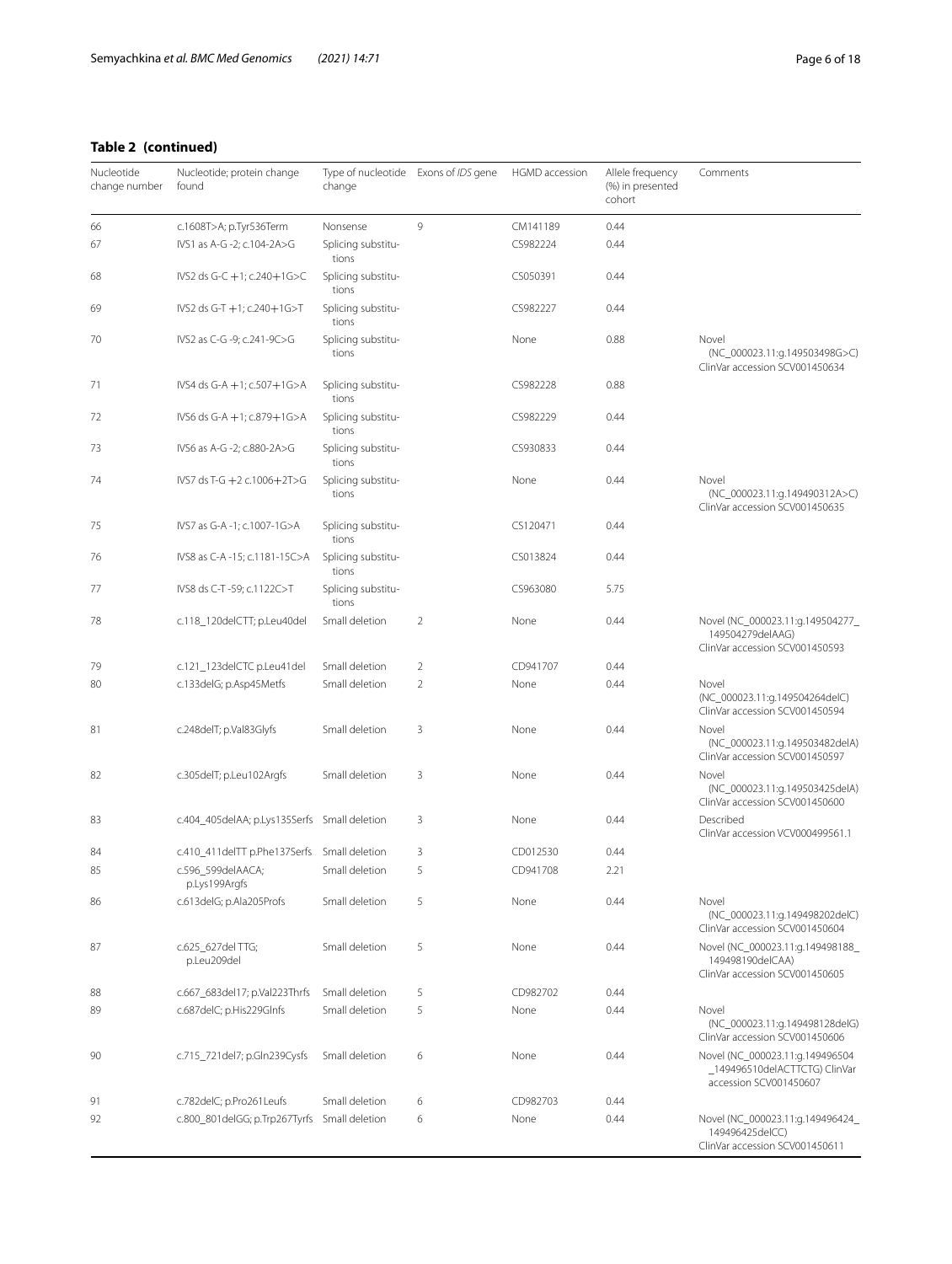| Nucleotide<br>change number | Nucleotide; protein change<br>found           | Type of nucleotide Exons of IDS gene<br>change |                | HGMD accession | Allele frequency<br>(%) in presented<br>cohort | Comments                                                                                            |
|-----------------------------|-----------------------------------------------|------------------------------------------------|----------------|----------------|------------------------------------------------|-----------------------------------------------------------------------------------------------------|
| 93                          | c.899_900delAC;<br>p.Tyr300Phefs              | Small deletion                                 | $\overline{7}$ | None           | 0.44                                           | Novel (NC_000023.11:g.149490420_<br>149490421delGT)<br>ClinVar accession SCV001450614               |
| 94                          | c.908_909delCT; p.Ser303Cysfs                 | Small deletion                                 | 7              | CD1412401      | 0.44                                           |                                                                                                     |
| 95                          | c.1077delG; p.lle360Tyrfs                     | Small deletion                                 | 8              | CD146296       | 0.44                                           |                                                                                                     |
| 96                          | c.1129delC; p.Leu377Phefs                     | Small deletion                                 | 8              | None           | 0.44                                           | Novel<br>(NC_000023.11:g.149486976delG)<br>ClinVar accession SCV001450618                           |
| 97                          | c.1191delC; p.Met398Trpfs                     | Small deletion                                 | 9              | None           | 0.44                                           | Novel<br>(NC 000023.11:g.149483208delG)<br>ClinVar accession SCV001450620                           |
| 98                          | c.1214_1220del7;<br>p.Ser405Phefs             | Small deletion                                 | 9              | None           | 0.44                                           | Novel (NC_000023.11:g.149483179_<br>149483185delAAAAGAG)<br>ClinVar accession SCV001450621          |
| 99                          | c.1221delT; p.Ser409Argfs                     | Small deletion                                 | 9              | None           | 0.44                                           | Novel<br>(NC_000023.11:g.149483178delA)<br>ClinVar accession SCV001450622                           |
| 100                         | c.1353_1357delGTACC;<br>p.Tyr452Profs         | Small deletion                                 | 9              | None           | 0.44                                           | Novel (NC 000023.11:g.<br>149483042 149483046delGGTAC)<br>ClinVar accession SCV001450626            |
| 101                         | c.1426_1437 del12<br>p.476_479delAsnSerAspLys | Small deletion                                 | 9              | None           | 0.44                                           | Novel (NC_000023.11:g.149482962_<br>149482973delCTTGTCAGAATT)<br>ClinVar accession SCV001450629     |
| 102                         | c.1431delT; p.Asp478Thrfs                     | Small deletion                                 | 9              | None           | 0.44                                           | Novel<br>(NC_000023.11:g.149482968delA)<br>ClinVar accession SCV001450628                           |
| 103                         | c.1438_1442delCCGAG;p.<br>Pro480Phefs         | Small deletion                                 | 9              | None           | 0.44                                           | Novel (NC_000023.11:g.14948295<br>7_149482961delCTCGG) ClinVar<br>accession SCV001450630            |
| 104                         | c.1466delG p.Val489Alafs                      | Small deletion                                 | 9              | CD146297       | 0.44                                           |                                                                                                     |
| 105                         | c.776_777dupTA;<br>p.Pro260Tyrfs              | Small insertions/<br>duplications              | 6              | None           | 0.44                                           | Novel (NC_000023.11:g.149496448_<br>149496449dupTA)<br>ClinVar accession SCV001450608               |
| 106                         | c.801_802insG; p.Met268Aspfs                  | Small insertions/<br>duplications              | 6              | None           | 0.44                                           | Novel (NC_000023.11:g.149496423_<br>149496424insC)<br>ClinVar accession SCV001450610                |
| 107                         | c.1151_1152 insTGCGAC<br>CCTTT; p.Phe384Leufs | Small insertions/<br>duplications              | 8              | None           | 0.44                                           | Novel (NC_000023.1<br>1:g.149486954_149486955 insTGC<br>GACCCTTT)<br>ClinVar accession SCV001450619 |
| 108                         | c.1239_c.1240insCT;<br>p.Ala414Leufs          | Small insertions/<br>duplications              | 9              | None           | 0.44                                           | Novel (NC_000023.11:g.149483159_<br>149483160insAG)<br>ClinVar accession SCV001450624               |
| 109                         | c.1491_1492dupTA;<br>p.Arg498lleufs           | Small insertions/<br>duplications              | 9              | None           | 0.44                                           | Novel (NC_000023.11:g.149482909_<br>149482910dupTA)<br>ClinVar accession SCV001450631               |
| 110                         | c.104-1 104delGAinsT                          | Small indels                                   | $\overline{2}$ | None           | 0.44                                           | Novel (NC_000023.11:g.14950429<br>3 149504294delTCinsA) ClinVar<br>accession SCV001450632           |
| 111                         | c.240 +2_c.240 + 3insTCC<br>CAGA              | Small indels                                   | Intron 2       | None           | 0.44                                           | Novel (NC_000023.11:g.149504154<br>149504155insTCCCAGA) ClinVar<br>accession SCV001450633           |
| 112                         | c.786 787delGGinsC;<br>p.Ala263Profs          | Small indels                                   | 6              | None           | 0.44                                           | Novel (NC_000023.11:g.14949643<br>8_149496439delCCinsG) ClinVar<br>accession SCV001450609           |
| 113                         | gDNA level exons 1-3 dele-<br>tion            | Gross deletions                                |                |                | 0.88                                           |                                                                                                     |
| 114                         | gDNA level exons 1-4 dele-<br>tion            | Gross deletions                                |                |                | 0.44                                           |                                                                                                     |
| 115                         | gDNA level exons 1-7 dele-<br>tion            | Gross deletions                                |                |                | 0.44                                           |                                                                                                     |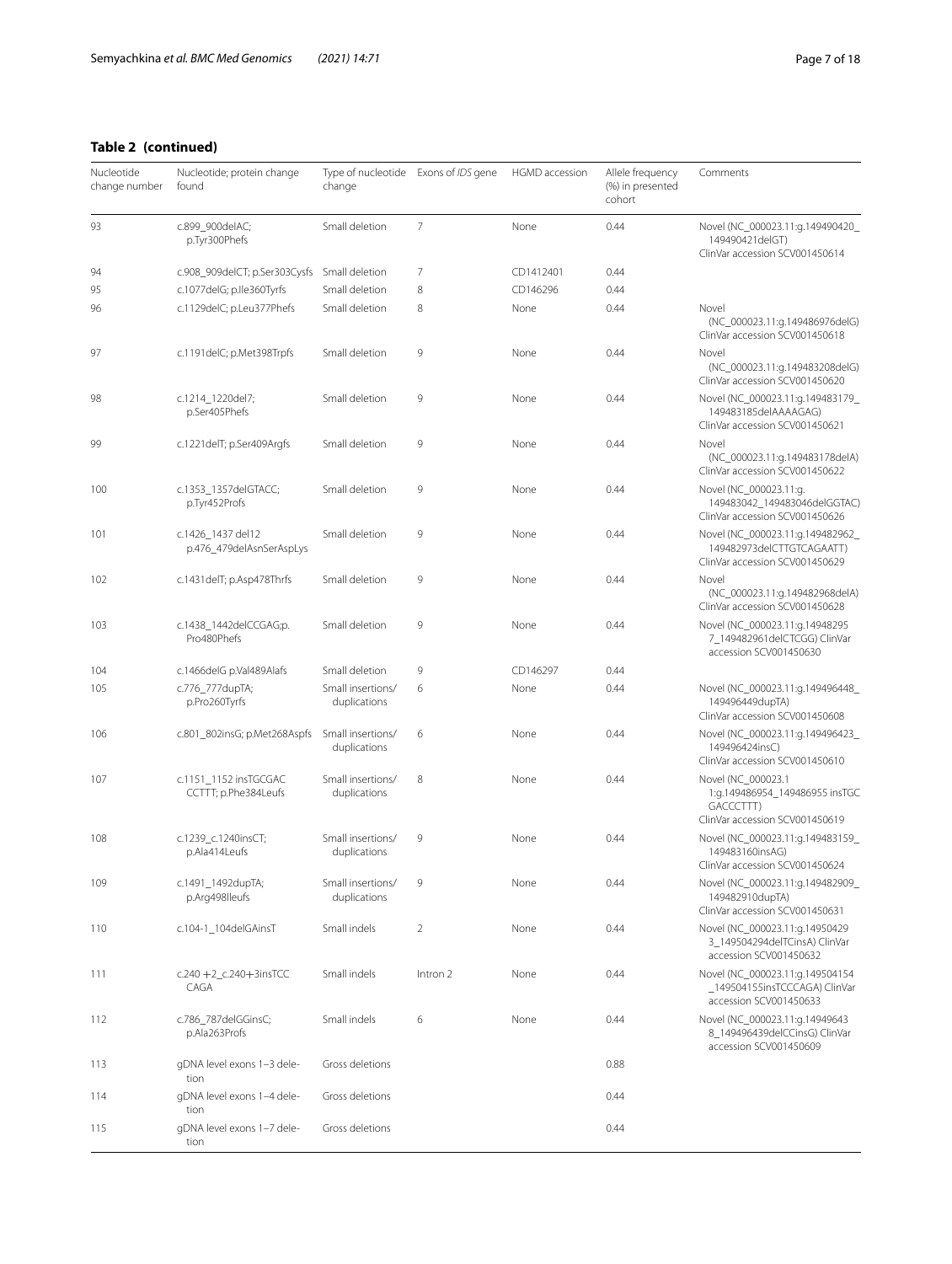# **Table 2 (continued)**

| Nucleotide<br>change number | Nucleotide; protein change<br>found                                                   | Type of nucleotide<br>change | Exons of IDS gene | HGMD accession | Allele frequency<br>(%) in presented<br>cohort | Comments |
|-----------------------------|---------------------------------------------------------------------------------------|------------------------------|-------------------|----------------|------------------------------------------------|----------|
| 116                         | gDNA level exons 1-7 dele-<br>tion                                                    | Gross deletions              |                   |                | 0.44                                           |          |
| 117                         | gDNA level exon 4 deletion                                                            | Gross deletions              |                   |                | 0.44                                           |          |
| 118                         | cDNA level del incl. ex 5-6                                                           | Gross deletions              |                   | CG984375       | 0.44                                           |          |
| 119                         | gDNA level exon 7 deletion                                                            | Gross deletions              |                   |                | 0.44                                           |          |
| 120                         | Complete IDS del                                                                      | Gross deletions              |                   |                | 3.5                                            |          |
| 121                         | Recomb, between in, 7 and<br>seg. distal of ex. 3 in IDS-2<br>without exons deletion  | Complex rear-<br>rangements  |                   | CP973598       | 6.19                                           |          |
| 122                         | Recomb, between in, 7 and<br>seg. distal of ex. 3 in IDS-2<br>with 4-7 exons deletion | Complex rear-<br>rangements  |                   |                | 1.32                                           |          |

<span id="page-7-0"></span>**Table 3** Prediction of functional effects of 12 missense substitutions found

| Nucleotide changes | Nucleotide/protein change     |                                         | Programs for prediction of nucleotide changes |                 |  |  |  |  |  |
|--------------------|-------------------------------|-----------------------------------------|-----------------------------------------------|-----------------|--|--|--|--|--|
| number             |                               | PolyPhen-2                              | PMUT pathogenic<br>mutation prediction        | Mutation tester |  |  |  |  |  |
|                    | c.103G $>C$ ; p.Asp35His      | Possibly damaging with a score of 0.710 | 0.47 (83%) Neutral                            | Disease causing |  |  |  |  |  |
|                    | c.136G>T; p.Asp46Tyr          | Probably damaging with a score of 1.000 | 0.94 (94%) Disease                            | Disease causing |  |  |  |  |  |
| 3                  | c.136G>A; p.Asp46Asn          | Probably damaging with a score of 1.000 | 0.89 (92%) Disease                            | Disease causing |  |  |  |  |  |
| 4                  | $c.283A > T$ ; p.Arg $95$ Trp | Probably damaging with a score of 1.000 | 0.79 (88%) Disease                            | Disease causing |  |  |  |  |  |
| 5                  | c.307T>G; Tyr103Asp           | Probably damaging with a score of 1.000 | 0.82 (90%) Disease                            | Disease causing |  |  |  |  |  |
| 6                  | c.403A>G; p.Lys135Glu         | Probably damaging with a score of 1.000 | 0.94 (94%) Disease                            | Disease causing |  |  |  |  |  |
|                    | c.512G>A; p.Cys171Tyr         | Probably damaging with a score of 1.000 | 0.53 (80%) Disease                            | Disease causing |  |  |  |  |  |
| 8                  | c.590C>T; p.Pro197Leu         | Probably damaging with a score of 0.996 | 0.69 (86%) Disease                            | Disease causing |  |  |  |  |  |
| 9                  | c.1028G>A; p.Gly343Glu        | Probably damaging with a score of 0.996 | 0.83 (90%) Disease                            | Disease causing |  |  |  |  |  |
| 10                 | c.1034G>C; p.Trp345Ser        | Probably damaging with a score of 1.000 | 0.89 (92%) Disease                            | Disease causing |  |  |  |  |  |
| 11                 | c.1411G>C; p.Asp471His        | Probably damaging with a score of 0.999 | 0.81 (89%) Disease                            | Disease causing |  |  |  |  |  |
| 12                 | c.1418C>T; p.Pro473Leu        | Probably damaging with a score of 0.976 | 0.72 (86%) Disease                            | Disease causing |  |  |  |  |  |

to the development of less severe cases with later symptom manifestations, milder symptoms and higher IQ scores. Our data are consistent with the studies of other researchers who analyzed the infuence of amino acid substitution on the *IDS* structure [[20,](#page-17-16) [21](#page-17-17)].

A brief summary of some patients with a mild form of Hunter syndrome is presented in Table [5.](#page-13-0)

#### **Clinical case**

A 12-year old male (#9) was admitted to the genetics department with complaints about rough facial features and stifness of major and small joints (Fig. [1](#page-14-0)). While collecting the genealogical history, it was found that the proband's grandfather on the maternal line exhibits identical symptoms (Fig.  $1a-1$  $1a-1$ , 1). The grandfather was 55 years old at the time. The man had a disability and was observed by physicians at the place of residence.

The diagnoses he was given were rheumatoid arthritis, hypothyroidism, osteochondrosis, and hypochondroplasia. The proband's 3-year-old younger brother (Fig. [1](#page-14-0)a—III, 2) and 4- and 2-year old male cousins (Fig. [1a](#page-14-0)—III, 3 and III, 4) were considered healthy. Based on the genealogical history and clinical features, the proband was suspected to have mucopolysaccharidosis type II. Examination revealed high rates of renal excretion of heparansulfate and dermatansulfate, a decrease in the activity of I2S in dried blood spots (0.1  $\mu$ mM/l/h, with the norm being 2.5–50  $\mu$ mM/l/h) and a missense variant c.590C>T (p.Pro197Leu) in exon 5 of the *IDS* gene was found; so the diagnosis was confirmed. This nucleotide variant was not described before. The examination of men in this family allowed us to diagnose Hunter syndrome in the grandfather (I, 1), the sibling (III, 2) and the cousin (III, 3) of the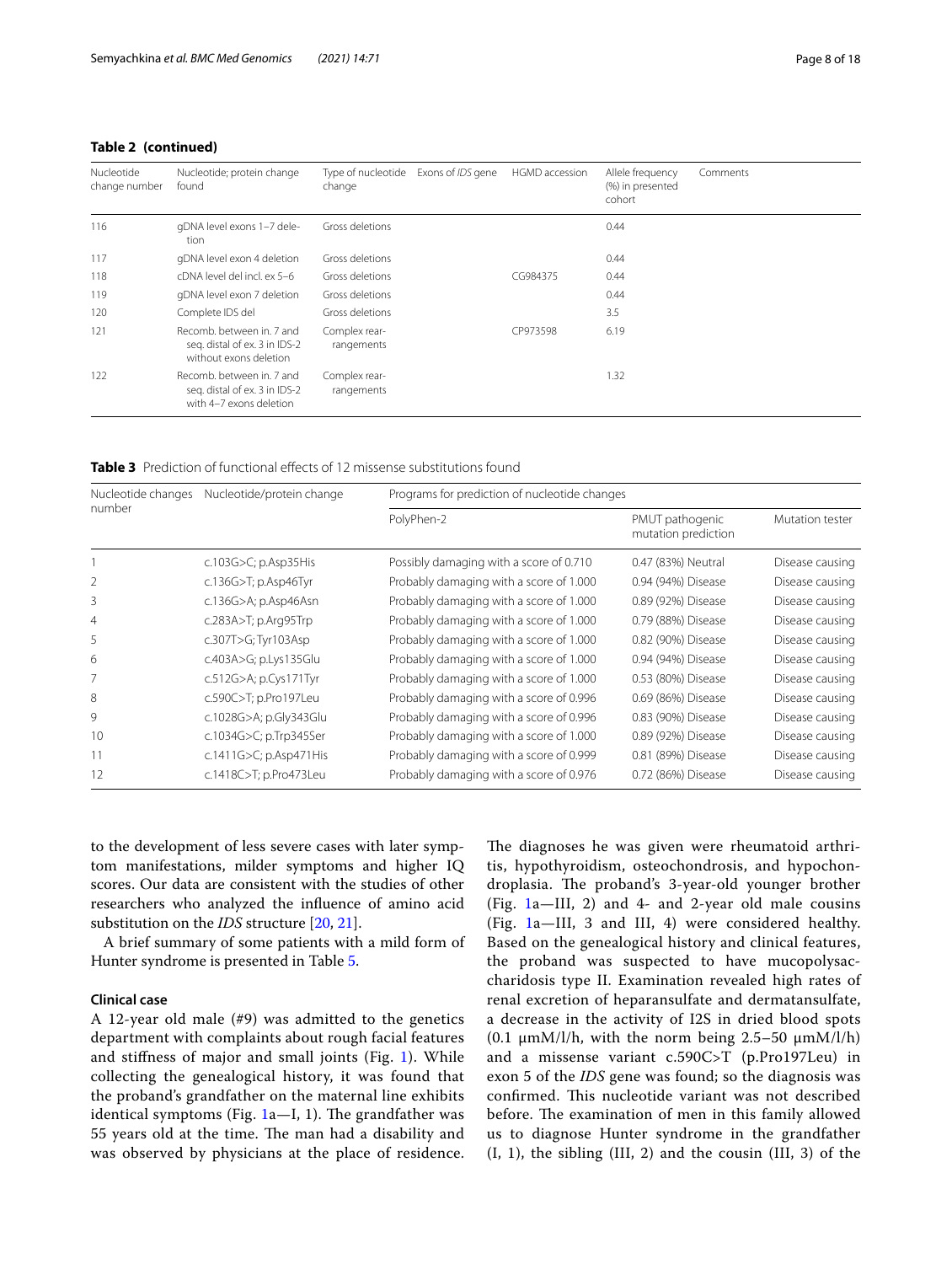| Family number | Patient<br>number | Age<br>at diagnosis | Enzyme<br>activity<br>in plasma<br>$(N = 297 -$<br>705 nmol/4h/<br>ml) | Enzyme activity<br>in dried blood spots<br>$(N = 2.5 - 50)$<br>$\mu$ mM/l/h) | Phenotype                                 | Nucleotide/protein change in IDS gene                                 |
|---------------|-------------------|---------------------|------------------------------------------------------------------------|------------------------------------------------------------------------------|-------------------------------------------|-----------------------------------------------------------------------|
| $\mathbf{1}$  | $\mathbf{1}$      | $\overline{7}$      | 16.2                                                                   |                                                                              | Mild                                      | c.187A>G; p.Aspn63Asp                                                 |
| 2             | $\overline{2}$    | 31                  | 21.1                                                                   |                                                                              | Mild                                      | c.187A>G; p.Aspn63Asp                                                 |
|               | 3                 | 32                  | 18.2                                                                   |                                                                              | Mild                                      | c.187A>G; p.Aspn63Asp                                                 |
| 3             | 4                 | 8                   | 1.2                                                                    |                                                                              | Mild                                      | c.236C>A; p.Ala79Glu                                                  |
|               | 5                 | 10                  | 8.4                                                                    |                                                                              | Mild                                      | c.236C>A; p.Ala79Glu                                                  |
| 4             | 6                 | 11                  | 7.4                                                                    |                                                                              | Mild                                      | c.305T>G; p.Leu102Arg                                                 |
|               | 7                 | 9                   | 8.1                                                                    |                                                                              | Mild                                      | c.305T>G; p.Leu102Arg                                                 |
| 5             | 8                 | 55                  | $\qquad \qquad -$                                                      | 0.01                                                                         | Mild                                      | c.590C>T; p.Pro197Leu                                                 |
|               | 9                 | 12                  | $\equiv$                                                               | 0.01                                                                         | Mild                                      | c.590C>T; p.Pro197Leu                                                 |
|               | 10                | 5                   | $\overline{\phantom{0}}$                                               | 0.01                                                                         | Mild                                      | c.590C>T; p.Pro197Leu                                                 |
|               | 11                | 11                  |                                                                        | 0.01                                                                         | Mild                                      | c.590C>T; p.Pro197Leu                                                 |
| 6             | 12                | 16                  | 14.7                                                                   |                                                                              | Mild                                      | c.593A>G; p.Asp198Gly                                                 |
| 7             | 13                | 23                  | 8.4                                                                    |                                                                              | Mild                                      | c.1019G>A; p.Gly340Asp                                                |
|               | 14                | 19                  | 6.1                                                                    |                                                                              | Mild                                      | c.1019G>A; p.Gly340Asp                                                |
| 8             | 15                | 33                  | 11.7                                                                   |                                                                              | Mild                                      | c.1019G>A; p.Gly340Asp                                                |
| 9             | 16                | 35                  | 0.01                                                                   |                                                                              | Mild                                      | p.1037C>T; p.Ala346Val                                                |
|               | 17                | 23                  | 0.05                                                                   |                                                                              | Mild                                      | p.1037C>T; p.Ala346Val                                                |
|               | 18                | 18                  | 0.07                                                                   |                                                                              | Mild                                      | p.1037C>T; p.Ala346Val                                                |
| 10            | 19                | 15                  | 3.6                                                                    |                                                                              | Mild                                      | c.1234G>T; p.Gly412Term                                               |
| 11            | 20                | 11                  | 9.4                                                                    |                                                                              | Mild->intermediate                        | c.253G>A; p.Ala85Thr                                                  |
| 12            | 21                | 9                   | 10.4                                                                   |                                                                              | Mild->intermediate                        | c.253G>A; p.Ala85Thr                                                  |
| 13            | 22                | 6                   | 18.6                                                                   |                                                                              | Mild->intermediate                        | c.253G>A; p.Ala85Thr                                                  |
| 14            | 23                | 9                   | 14.4                                                                   |                                                                              | Mild->intermediate                        | c.253G>A; p.Ala85Thr                                                  |
| 15            | 24                | 13                  | 0.01                                                                   |                                                                              | Mild->intermediate                        | c.253G>A; p.Ala85Thr                                                  |
| 16            | 25                | 8                   | 0.02                                                                   |                                                                              | Mild->intermediate                        | c.253G>T; p.Ala85Ser                                                  |
| 17            | 26                | 13                  | 11.3                                                                   |                                                                              | Mild->intermediate                        | c.587T>C; p.Leu196Ser                                                 |
| 18            | 27                | 5                   | 4.7                                                                    |                                                                              | Mild->intermediate                        | c.587T>C; p.Leu196Ser                                                 |
| 19            | 28                | 2                   | 2.1                                                                    |                                                                              | Mild->intermediate                        | c.1204G>A; p.Glu402Lys                                                |
| 20            | 29                | 3                   | 1.4                                                                    |                                                                              | Mild->intermediate                        | c.1204G>A; p.Glu402Lys                                                |
| 21            | 30                | 4                   | $\qquad \qquad -$                                                      | 0.01                                                                         | Mild->intermediate                        | c.1438_1442delCCGAG; p.Pro480Phefs                                    |
| 22            | 31                | 28                  | 14.8                                                                   |                                                                              | Mild->intermediate                        | c.1028G>A; p.Gly343Glu                                                |
| 23            | 32                | 11                  | 7.4                                                                    |                                                                              | Mild->intermediate                        | c.1034G>C; p.Trp345Ser                                                |
| 24            | 33                | 25                  | 4.8                                                                    |                                                                              | Mild->intermediate                        | c.1035G>C, p.Trp345Cys                                                |
| 25            | 34                | 8                   | 5.1                                                                    |                                                                              | Mild->intermediate                        | IVS2 as C-G -9; c.241-9C>G                                            |
|               | 35                | 10                  | 5.2                                                                    |                                                                              | Mild->intermediate                        | IVS2 as C-G -9; c.241-9C>G                                            |
| 26            | 36                | 7                   | 0.1                                                                    |                                                                              | Intermediate->severe c.283A>T; p.Arg95Trp |                                                                       |
| 27            | 37                | 7                   | 0.01                                                                   |                                                                              |                                           | Intermediate->severe c.512G>A; p.Cys171Tyr                            |
| 28            | 38                | 5                   | 8.4                                                                    |                                                                              |                                           | Intermediate->severe c.545T>C; p.Leu182Pro                            |
| 29            | 39                | 6                   | 2.3                                                                    |                                                                              |                                           | Intermediate->severe c.551G>T; p.Cys184Phe                            |
| 30            | 40                | 6                   | 2.7                                                                    |                                                                              |                                           | Intermediate->severe c.1327C>T; p.Arg443Term                          |
| 31            | 41                | 7                   | 3.18                                                                   |                                                                              |                                           | Intermediate->severe c.1327C>T; p.Arg443Term                          |
| 32            | 42                | 2                   | $\frac{1}{2}$                                                          | 0.01                                                                         |                                           | Intermediate->severe c.1327C>T; p.Arg443Term                          |
| 33            | 43                | 13                  | 21.6                                                                   |                                                                              |                                           | Intermediate->severe c.1411G>C; p.Asp471His<br>c.1418C>T; p.Pro473Leu |
| 34            | 44                | 14                  | 2.2                                                                    |                                                                              |                                           | Intermediate->severe IVS6 ds G-A +1; c.879+1G>A                       |
| 35            | 45                | 11                  | 0.01                                                                   |                                                                              |                                           |                                                                       |

# <span id="page-8-0"></span>**Table 4** Mutation spectrum in the *IDS* gene in patients with MPS II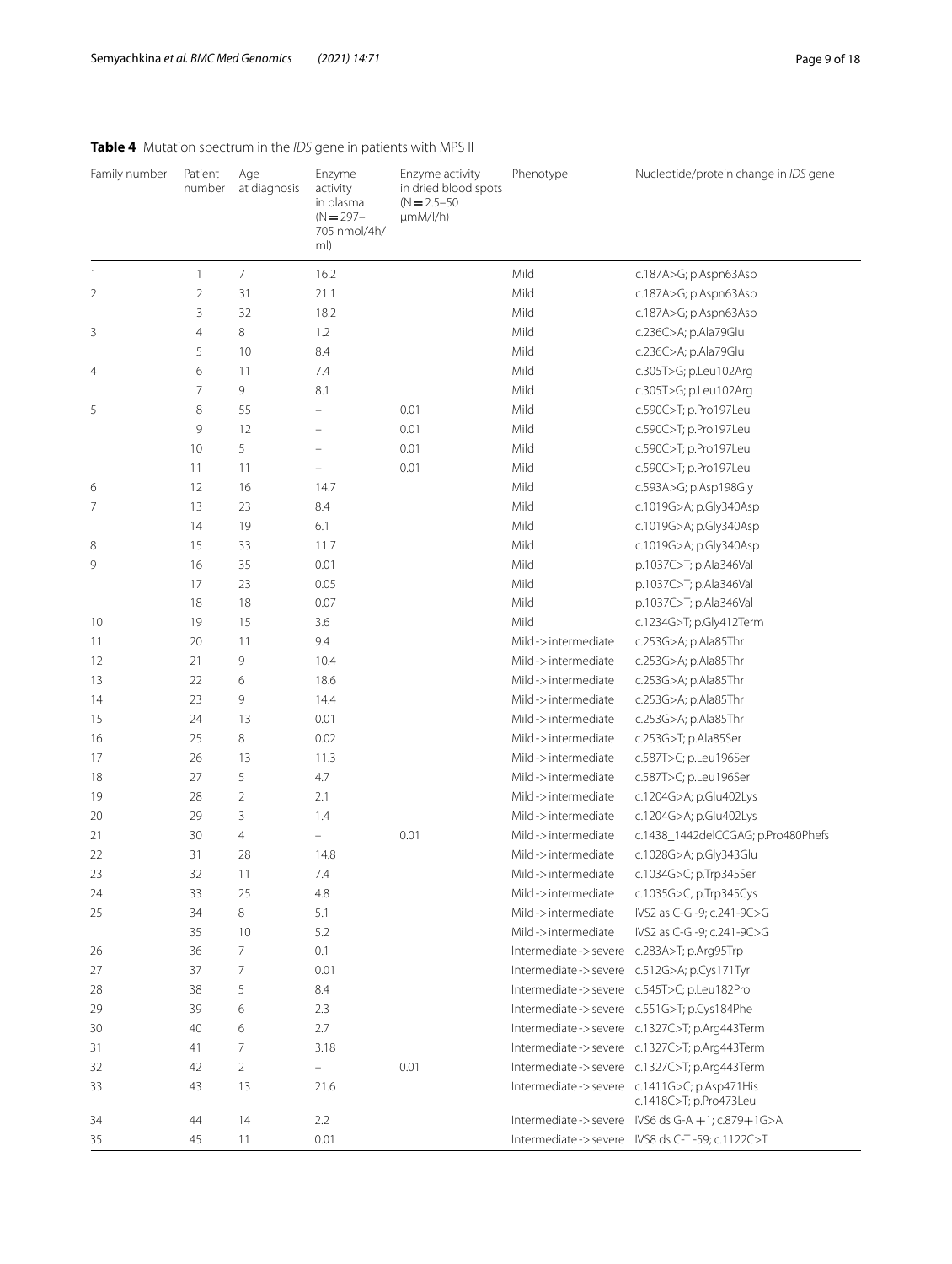| Family number | Patient<br>number | Age<br>at diagnosis | Enzyme<br>activity<br>in plasma<br>$(N = 297 -$<br>705 nmol/4h/<br>ml) | Enzyme activity<br>in dried blood spots<br>$(N = 2.5 - 50)$<br>$\mu$ mM/l/h) | Phenotype                               | Nucleotide/protein change in IDS gene               |
|---------------|-------------------|---------------------|------------------------------------------------------------------------|------------------------------------------------------------------------------|-----------------------------------------|-----------------------------------------------------|
| 36            | 46                | 11                  | 0.01                                                                   |                                                                              |                                         | Intermediate->severe IVS8 ds C-T-59; c.1122C>T      |
| 37            | 47                | 6                   | 0.02                                                                   |                                                                              |                                         | Intermediate -> severe IVS8 ds C-T -59; c.1122C>T   |
| 38            | 48                | 8                   | 0.01                                                                   |                                                                              |                                         | Intermediate->severe IVS8 ds C-T-59; c.1122C>T      |
| 39            | 49                | $\overline{4}$      | 0.01                                                                   |                                                                              |                                         |                                                     |
| 40            | 50                | 5                   | 2.2                                                                    |                                                                              |                                         | Intermediate->severe IVS8 ds C-T-59; c.1122C>T      |
| 41            | 51                | 3                   | 0.01                                                                   |                                                                              |                                         | Intermediate->severe IVS8 ds C-T-59; c.1122C>T      |
| 42            | 52                | 7                   | 0.01                                                                   |                                                                              |                                         | Intermediate->severe IVS8 ds C-T-59; c.1122C>T      |
| 43            | 53                | 18                  | 0.01                                                                   |                                                                              |                                         |                                                     |
| 44            | 54                | $\overline{4}$      | 4.9                                                                    |                                                                              |                                         | Intermediate->severe IVS8 ds C-T-59; c.1122C>T      |
| 45            | 55                | 7                   | 2.3                                                                    |                                                                              |                                         | Intermediate -> severe IVS8 ds C-T -59; c.1122C>T   |
| 46            | 56                | $\overline{4}$      | 7.2                                                                    |                                                                              |                                         | Intermediate->severe IVS8 ds C-T-59; c.1122C>T      |
| 47            | 57                | 5                   |                                                                        |                                                                              |                                         | Intermediate->severe IVS8 ds C-T-59; c.1122C>T      |
| 48            | 58                | 3                   | 4.9                                                                    |                                                                              |                                         | Intermediate->severe c.118_120delCTC; p.Leu40del    |
| 49            | 59                | 4                   | 21.4                                                                   |                                                                              |                                         | Intermediate->severe c.121_123delCTC p.Leu41del     |
| 50            | 60                | 6                   | 0.01                                                                   |                                                                              |                                         | Intermediate -> severe c.625_627del TTG p.Leu209del |
| 51            | 61                | 9                   | 4.4                                                                    |                                                                              | Intermediate->severe c.1426_1437 del12; | p.476_479delAsnSerAspLys                            |
| 52            | 62                | 6                   | 8.3                                                                    |                                                                              | Severe                                  | c.103G>C; p.Asp35His                                |
|               | 63                | $\overline{4}$      | 10.4                                                                   |                                                                              | Severe                                  | c.103G>C; p.Asp35His                                |
| 53            | 64                | 3                   | 0.35                                                                   |                                                                              | Severe                                  | c.136G>T; p.Asp46Tyr                                |
| 54            | 65                | 3                   |                                                                        | 0.01                                                                         | Severe                                  | c.136G>A; p.Asp46Asn                                |
| 55            | 66                | $\overline{4}$      | 0.1                                                                    |                                                                              | Severe                                  | c.160T>G; p.Tyr54Asp                                |
| 56            | 67                | $\overline{4}$      | 4.6                                                                    |                                                                              | Severe                                  | c.257C>T; p. Pro86Leu                               |
| 57            | 68                | 5                   | 5.1                                                                    |                                                                              | Severe                                  | c.257C>T; p. Pro86Leu                               |
| 58            | 69                | $\overline{2}$      | 3.5                                                                    |                                                                              | Severe                                  | c.257C>T; p. Pro86Leu                               |
| 59            | 70                | 10                  | 11.8                                                                   |                                                                              | Severe                                  | c.257C>G; p. Pro86Arg                               |
| 60            | 71                | 6                   | 0.01                                                                   |                                                                              | Severe                                  | c.263G>A; p.Arg88His                                |
|               | 72                | 3                   | 0.01                                                                   |                                                                              | Severe                                  | c.263G>A; p.Arg88His                                |
| 61            | 73                | 3                   | 0.7                                                                    |                                                                              | Severe                                  | c.263G>A; p.Arg88His                                |
|               | 74                | $\overline{4}$      | 0.8                                                                    |                                                                              | Severe                                  | c.263G>A; p.Arg88His                                |
| 62            | 75                | $\overline{7}$      | $\equiv$                                                               | 0.01                                                                         | Severe                                  | c.263G>A; p.Arg88His                                |
| 63            | 76                | 3                   | 0.01                                                                   |                                                                              | Severe                                  | c.263G>A; p.Arg88His                                |
| 64            | 77                | 5                   | 0.01                                                                   |                                                                              | Severe                                  | c.263G>T; p.Arg88Leu                                |
| 65            | 78                | 4                   | 0.02                                                                   |                                                                              | Severe                                  | c.262C>T; p.Arg88Cys                                |
| 66            | 79                | 5                   | 0.01                                                                   |                                                                              | Severe                                  | c.262C>T; p.Arg88Cys                                |
| 67            | 80                | $\overline{4}$      | 0.01                                                                   |                                                                              | Severe                                  | c.262C>T; p.Arg88Cys                                |
| 68            | 81                | $\mathsf 3$         | 0.01                                                                   |                                                                              | Severe                                  | c.262C>T; p.Arg88Cys                                |
| 69            | 82                | $\overline{4}$      | 3.2                                                                    |                                                                              | Severe                                  | c.263G>C; p.Arg88Pro                                |
| 70            | 83                | $\,8\,$             | 0.01                                                                   |                                                                              | Severe                                  | c.307T>G; p.Tyr103Asp                               |
| 71            | 84                | 5                   | $4.8\,$                                                                |                                                                              | Severe                                  | c.325T>C; p.Trp109Arg                               |
| 72            | 85                | 6                   | 1.37                                                                   |                                                                              | Severe                                  | c.325T>C; p.Trp109Arg                               |
| 73            | 86                | $\overline{1}$      | $\frac{1}{2}$                                                          | 0.01                                                                         | Severe                                  | c.359C>G; p.Pro120Arg                               |
| 74            | 87                | $\overline{4}$      | 0.01                                                                   |                                                                              | Severe                                  | c.395C>G; p.Ser132Trp                               |
| 75            | 88                | 9                   | 0.01                                                                   |                                                                              | Severe                                  | c.395C>G; p.Ser132Trp                               |
| 76            | 89                | 3                   | 0.01                                                                   |                                                                              | Severe                                  | c.403A>G; p.Lys135Glu                               |
| 77            | 90                | 10                  | 0.1                                                                    |                                                                              | Severe                                  | c.476A>C; p.His159Pro                               |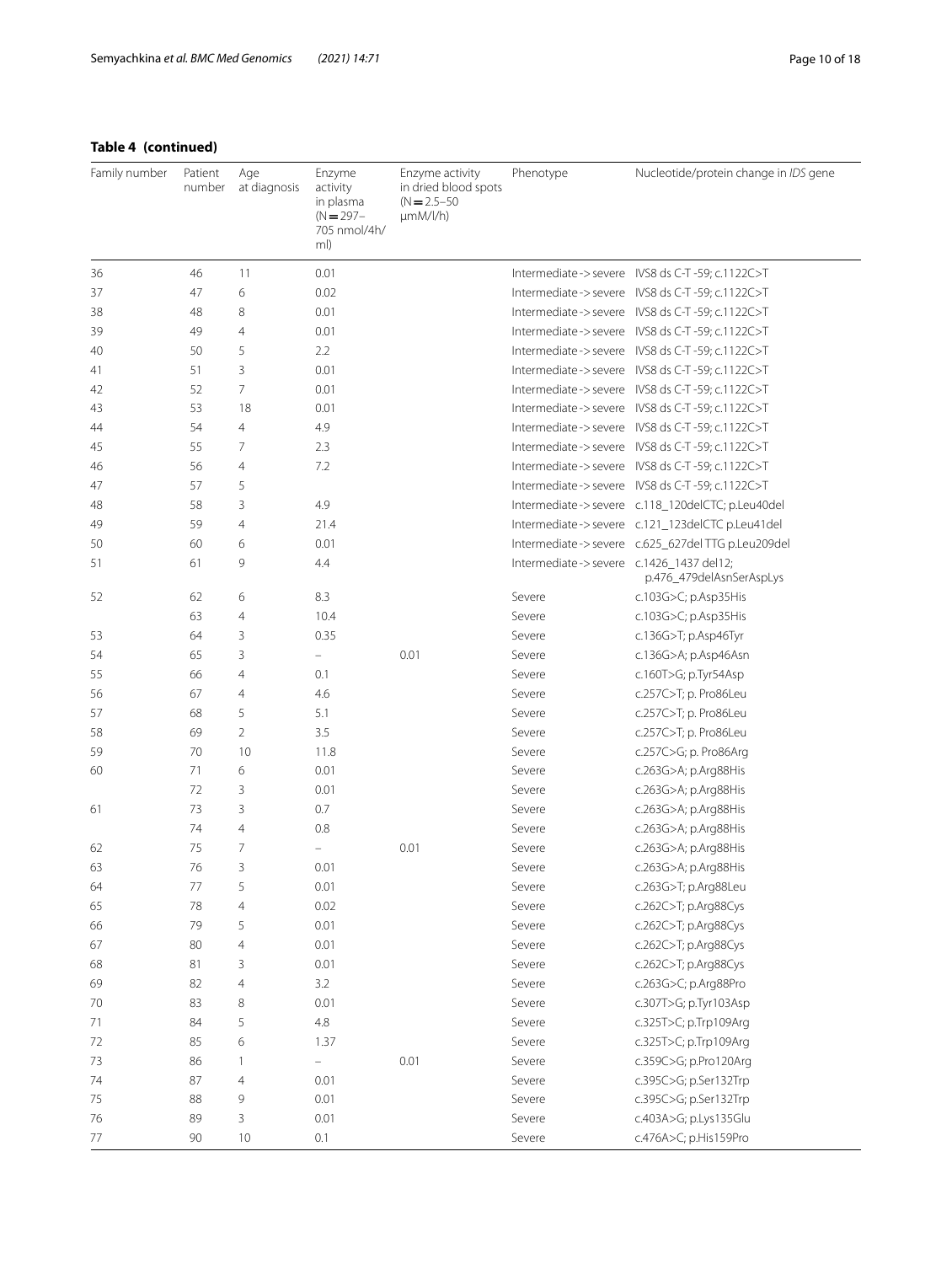# **Table 4 (continued)**

| Family number | Patient<br>number | Age<br>at diagnosis | Enzyme<br>activity<br>in plasma<br>$(N = 297 -$<br>705 nmol/4h/<br>ml) | Enzyme activity<br>in dried blood spots<br>$(N = 2.5 - 50)$<br>µmM/l/h) | Phenotype | Nucleotide/protein change in IDS gene |
|---------------|-------------------|---------------------|------------------------------------------------------------------------|-------------------------------------------------------------------------|-----------|---------------------------------------|
| 78            | 91                | 5                   | 0.01                                                                   |                                                                         | Severe    | c.671G>A; p.Gly224Glu                 |
| 79            | 92                | 5                   | 1.2                                                                    |                                                                         | Severe    | c.697A>G; p.Arg233Gly                 |
|               | 93                | $\overline{2}$      | 1.59                                                                   |                                                                         | Severe    | c.697A>G; p.Arg233Gly                 |
| 80            | 94                | 1.5                 | 0.01                                                                   |                                                                         | Severe    | c.697A>G; p.Arg233Gly                 |
| 81            | 95                | 15                  | 4.1                                                                    |                                                                         | Severe    | c.776T>C; p.Leu259Pro                 |
| 82            | 96                | 3                   | 0.15                                                                   |                                                                         | Severe    | c.795C>A; p.Asn265Lys                 |
| 83            | 97                | 3                   | 0.49                                                                   |                                                                         | Severe    | c.795C>A; p.Asn265Lys                 |
| 84            | 98                | 3                   | 10.8                                                                   |                                                                         | Severe    | c.795C>G; p.Asn265Lys                 |
| 85            | 99                | 10                  | 0.01                                                                   |                                                                         | Severe    | c.998C>T; p.Ser333Leu                 |
| 86            | 100               | $\overline{7}$      | 0.01                                                                   |                                                                         | Severe    | c.998C>T; p.Ser333Leu                 |
| 87            | 101               | 6                   | 0.01                                                                   |                                                                         | Severe    | c.998C>T; p.Ser333Leu                 |
| 88            | 102               | $\overline{7}$      | 0.01                                                                   |                                                                         | Severe    | c.998C>T; p.Ser333Leu                 |
| 89            | 103               | 5                   | 0.01                                                                   |                                                                         | Severe    | c.998C>T; p.Ser333Leu                 |
| 90            | 104               | $\overline{7}$      | 0.01                                                                   |                                                                         | Severe    | c.998C>T; p.Ser333Leu                 |
| 91            | 105               | $\mathbf{1}$        | 3.5                                                                    |                                                                         | Severe    | c.998C>T; p.Ser333Leu                 |
| 92            | 106               | $\overline{2}$      | 0.01                                                                   |                                                                         | Severe    | c.1004A>G; p.His335Arg                |
| 93            | 107               | 5                   | 2.7                                                                    |                                                                         | Severe    | c.1006G>C; p.Gly336Arg                |
| 94            | 108               | 10                  | 0.1                                                                    |                                                                         | Severe    | c.1295G>A; p.Cys432Tyr                |
| 95            | 109               | $\overline{4}$      | 0.01                                                                   |                                                                         | Severe    | c.1295G>A; p.Cys432Tyr                |
| 96            | 110               | $\overline{4}$      | 5.4                                                                    |                                                                         | Severe    | c.1402C>T; p.Arg468Trp                |
| 97            | 111               | $\overline{2}$      | 0.1                                                                    |                                                                         | Severe    | c.1402C>T; p.Arg468Trp                |
| 98            | 112               | 3                   | 0.01                                                                   |                                                                         | Severe    | c.1402C>T; p.Arg468Trp                |
| 99            | 113               | 5                   | 0.1                                                                    |                                                                         | Severe    | c.1402C>T; p.Arg468Trp                |
| 100           | 114               | 3                   | $\overline{\phantom{0}}$                                               | 0.01                                                                    | Severe    | c.1402C>T; p.Arg468Trp                |
| 101           | 115               | 3                   | 0.01                                                                   |                                                                         | Severe    | c.1403G>A; p.Arg468Gln                |
| 102           | 116               | 3                   | 0.9                                                                    |                                                                         | Severe    | c.1403G>A; p.Arg468Gln                |
|               | 117               | 3                   | 0.01                                                                   |                                                                         | Severe    | c.1403G>A; p.Arg468Gln                |
| 103           | 118               | 5                   | 1.4                                                                    |                                                                         | Severe    | c.1403G>A; p.Arg468Gln                |
| 104           | 119               | $\overline{2}$      | 0.01                                                                   |                                                                         | Severe    | c.1403G>A; p.Arg468Gln                |
| 105           | 120               | $\overline{2}$      | 6.3                                                                    |                                                                         | Severe    | c.1403G>A; p.Arg468Gln                |
|               | 121               | $\overline{4}$      | 2.8                                                                    |                                                                         | Severe    | c.1403G>A; p.Arg468Gln                |
| 106           | 122               | 3                   | 10.8                                                                   |                                                                         | Severe    | c.1403G>A; p.Arg468Gln                |
| 107           | 123               | $\overline{4}$      | 0.01                                                                   |                                                                         | Severe    | c.1403G>A; p.Arg468Gln                |
| 108           | 124               | $\sqrt{2}$          | 3.12                                                                   |                                                                         | Severe    | c.1403G>A; p.Arg468Gln                |
| 109           | 125               | $\overline{4}$      | 0.01                                                                   |                                                                         | Severe    | c.1432G>T; p.Asp478Tyr                |
| 110           | 126               | $\overline{7}$      | 0.1                                                                    |                                                                         | Severe    | c.1432G>A; p.Asp478Asn                |
| 111           | 127               | 6                   | 0.01                                                                   |                                                                         | Severe    | c.1454T>G; p.lleu485Arg               |
| 112           | 128               | 6                   | 0.01                                                                   |                                                                         | Severe    | c.1454T>G; p.lleu485Arg               |
| 113           | 129               | $\,8\,$             | 0.01                                                                   |                                                                         | Severe    | c.1565T>C; p.Leu522Pro                |
| 114           | 130               | 3                   | 0.15                                                                   |                                                                         | Severe    | c.196C>T; p.Gln66Term                 |
| 115           | 131               | $\overline{2}$      | 0.01                                                                   |                                                                         | Severe    | c.361C>T; p.Gln121Term                |
| 116           | 132               | 3                   | 4.5                                                                    |                                                                         | Severe    | c.514C>T; p.Arg172Term                |
| 117           | 133               | $\overline{4}$      | 2.7                                                                    |                                                                         | Severe    | c.514C>T; p.Arg172Term                |
| 118           | 134               | $\overline{2}$      | 7.8                                                                    |                                                                         | Severe    | c.514C>T; p.Arg172Term                |
| 119           | 135               | $\overline{4}$      | 4.32                                                                   |                                                                         | Severe    | c.514C>T; p.Arg172Term                |
| 120           | 136               | $\overline{4}$      | 8.4                                                                    |                                                                         | Severe    | c.514C>T; p.Arg172Term                |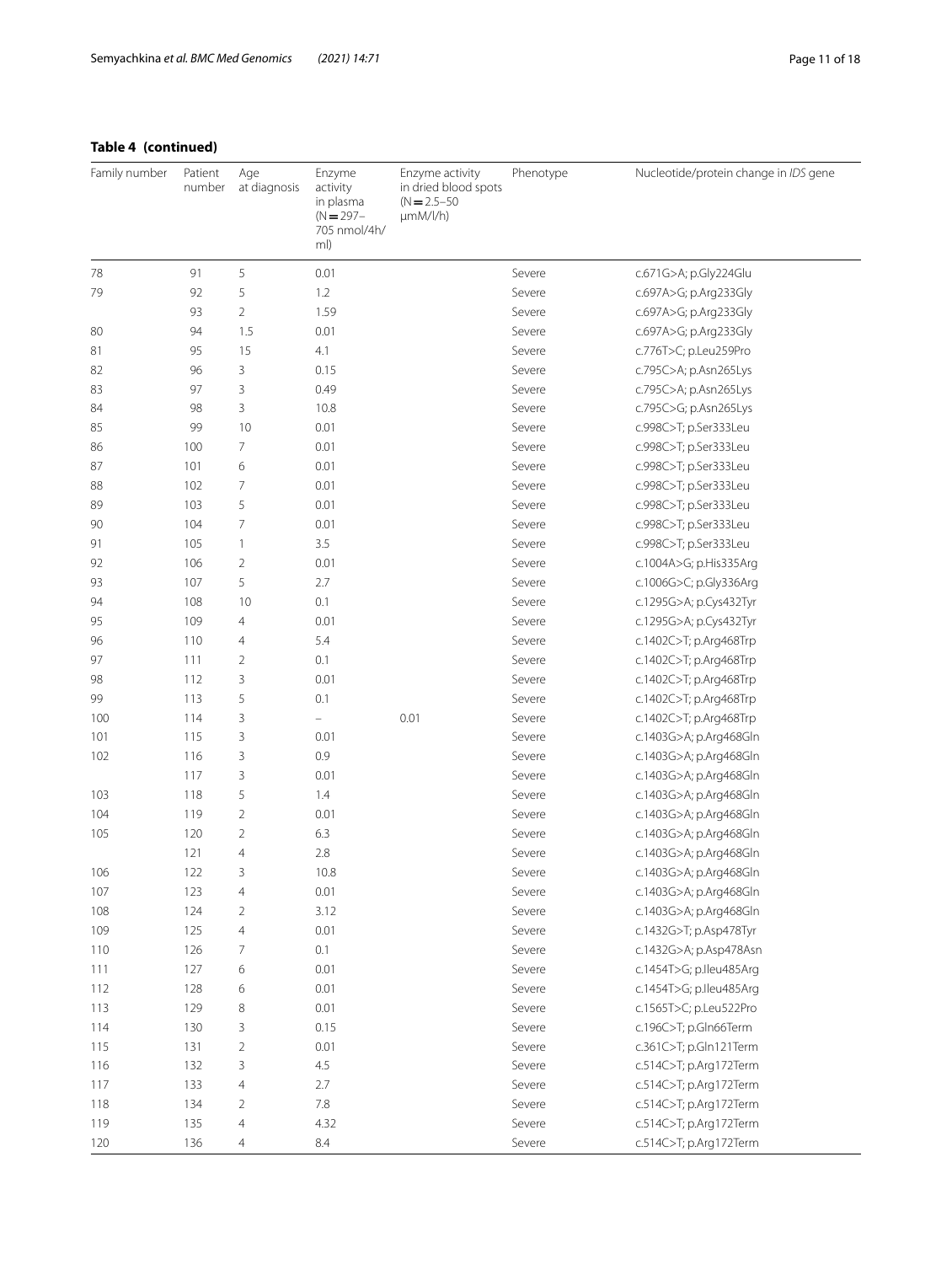# **Table 4 (continued)**

| Family number | Patient<br>number | Age<br>at diagnosis | Enzyme<br>activity<br>in plasma<br>$(N = 297 -$<br>705 nmol/4h/<br>ml)    | Enzyme activity<br>in dried blood spots<br>$(N = 2.5 - 50)$<br>$\mu$ mM/l/h) | Phenotype | Nucleotide/protein change in IDS gene |
|---------------|-------------------|---------------------|---------------------------------------------------------------------------|------------------------------------------------------------------------------|-----------|---------------------------------------|
| 121           | 137               | 2                   | $\hspace{1.0cm} \rule{1.5cm}{0.15cm} \hspace{1.0cm} \rule{1.5cm}{0.15cm}$ | 0.01                                                                         | Severe    | c.514C>T; p.Arg172Term                |
| 122           | 138               | 6                   | 0.01                                                                      |                                                                              | Severe    | c.598C>T p.Gln200Term                 |
| 123           | 139               | 2                   | 2.1                                                                       |                                                                              | Severe    | c.598C>T p.Gln200Term                 |
| 124           | 140               | 12                  | 0.9                                                                       |                                                                              | Severe    | c.800G>A; p.Trp267Term                |
| 125           | 141               | 5                   | 0.01                                                                      |                                                                              | Severe    | c.814C>T; p.Gln272Term                |
| 126           | 142               | 4                   | 2.1                                                                       |                                                                              | Severe    | c.829C>T; Gln277Term                  |
| 127           | 143               | 8                   | 18                                                                        |                                                                              | Severe    | c.998C>A; p.Ser333Term                |
|               | 144               | $\overline{2}$      | 10.1                                                                      |                                                                              | Severe    | c.998C>A; p.Ser333Term                |
| 128           | 145               | 3                   | 0.18                                                                      |                                                                              | Severe    | c.1010G>A; p.Trp337Term               |
| 129           | 146               | 3                   | 4.4                                                                       |                                                                              | Severe    | c.1010G>A; p.Trp337Term               |
| 130           | 147               | 1                   | 0.07                                                                      |                                                                              | Severe    | c.1288G>T; p.Glu430Term               |
| 131           | 148               | 6                   | 0.01                                                                      |                                                                              | Severe    | c.1340T>A; p.Leu447Term               |
| 132           | 149               | 3                   | 0.01                                                                      |                                                                              | Severe    | c.1375G>T; p.Glu459Term               |
| 133           | 150               | 3.5                 | 0.01                                                                      |                                                                              | Severe    | c.1445T>G; p.Leu482Term               |
| 134           | 151               | 6                   | 0.01                                                                      |                                                                              | Severe    | c.1608T>A;p.Tyr536Term                |
| 135           | 152               | 4                   | 0.01                                                                      |                                                                              | Severe    | IVS1 as A-G -2; c.104-2A>G            |
| 136           | 153               | 4                   | 0.01                                                                      |                                                                              | Severe    | IVS2 ds G-C +1; c.240+1G>C            |
| 137           | 154               | 4                   | 4.8                                                                       |                                                                              | Severe    | $IVS2$ ds G-T $+1$ ; c.240 $+1$ G>T   |
| 138           | 155               | 7                   | 0.01                                                                      |                                                                              | Severe    | IVS4 ds G-A +1; c.507+1G>A            |
| 139           | 156               | 16                  | 3.96                                                                      |                                                                              | Severe    | IVS4 ds G-A +1; c.507+1G>A            |
| 140           | 157               | 9                   | 3.6                                                                       |                                                                              | Severe    | IVS6 as A-G -2; c.880-2A>G            |
| 141           | 158               | 4                   | 1.14                                                                      |                                                                              | Severe    | IVS7 ds T-G +2c.1006+2T>G             |
| 142           | 159               | 5                   | 0.01                                                                      |                                                                              | Severe    | IVS7 as G-A -1; c.1007-1G>A           |
| 143           | 160               | 5                   | 0.01                                                                      |                                                                              | Severe    | IVS8 as C-A -15; c.1181-15C>A         |
| 144           | 162               | 6                   | 2.1                                                                       |                                                                              | Severe    | c.133delG p.Asp45Metfs                |
| 145           | 163               | 1.5                 | 0.12                                                                      |                                                                              | Severe    | c.248delT; p.Val83Glyfs               |
| 146           | 164               | 3                   | 0.01                                                                      |                                                                              | Severe    | c.305delT; p.Leu102Argfs              |
| 147           | 165               | 2                   | 1.4                                                                       |                                                                              | Severe    | c.404_405delAA; p.Lys135Serfs         |
| 148           | 166               | $\overline{2}$      | 2.52                                                                      |                                                                              | Severe    | c.410_411delTT p.Phe137Sfs            |
| 149           | 167               | 6                   | 4.2                                                                       |                                                                              | Severe    | c.596_599delAACA;p.(Lys199Argfs)      |
| 150           | 168               | 9                   | 0.58                                                                      |                                                                              | Severe    | c.596_599delAACA;p.(Lys199Argfs)      |
| 151           | 169               | 7                   | 1.2                                                                       |                                                                              | Severe    | c.596_599delAACA;p.(Lys199Argfs)      |
| 152           | 170               | 5                   | 9.1                                                                       |                                                                              | Severe    | c.596_599delAACA;p.(Lys199Argfs)      |
| 153           | 171               | $\overline{4}$      | 0.7                                                                       |                                                                              | Severe    | c.596_599delAACA;p.(Lys199Argfs)      |
| 154           | 172               | 3                   | 18.1                                                                      |                                                                              | Severe    | c.613delG; p.Ala205Profs              |
| 155           | 173               | 9                   | 0.01                                                                      |                                                                              | Severe    | c.667-683del17; p.Val223Thrfs         |
| 156           | 174               | 5                   | 0.01                                                                      |                                                                              | Severe    | c.687delC; p.His229Glnfs              |
| 157           | 175               | 6                   | 2.3                                                                       |                                                                              | Severe    | c.715_721del7; p.Gln239Cysfs          |
| 158           | 176               | 2                   | 0.01                                                                      |                                                                              | Severe    | c.782delC p.Pro261Lfs                 |
| 159           | 177               | 13                  | 0.66                                                                      |                                                                              | Severe    | c.800_801delGG; p.Trp267Tyrfs         |
| 160           | 178               | $\overline{4}$      | 0.01                                                                      |                                                                              | Severe    | c.899_900delAC; p.Tyr300Phefs         |
| 161           | 179               | 8                   | 8.04                                                                      |                                                                              | Severe    | c.908_909delCT; p.Ser303Cysfs         |
| 162           | 180               | 1                   | 0.43                                                                      |                                                                              | Severe    | c.1077delG; p.lle360Tyrfs             |
| 163           | 181               | 12                  | 12.6                                                                      |                                                                              | Severe    | c.1129delC p.Leu377Phefs              |
| 164           | 182               | 4                   | 0.01                                                                      |                                                                              | Severe    | c.1191delC p.Met398Trpfs              |
| 165           | 183               | 6                   | 0.01                                                                      |                                                                              | Severe    | c.1214_1220del7 p.Leu406Hisfs         |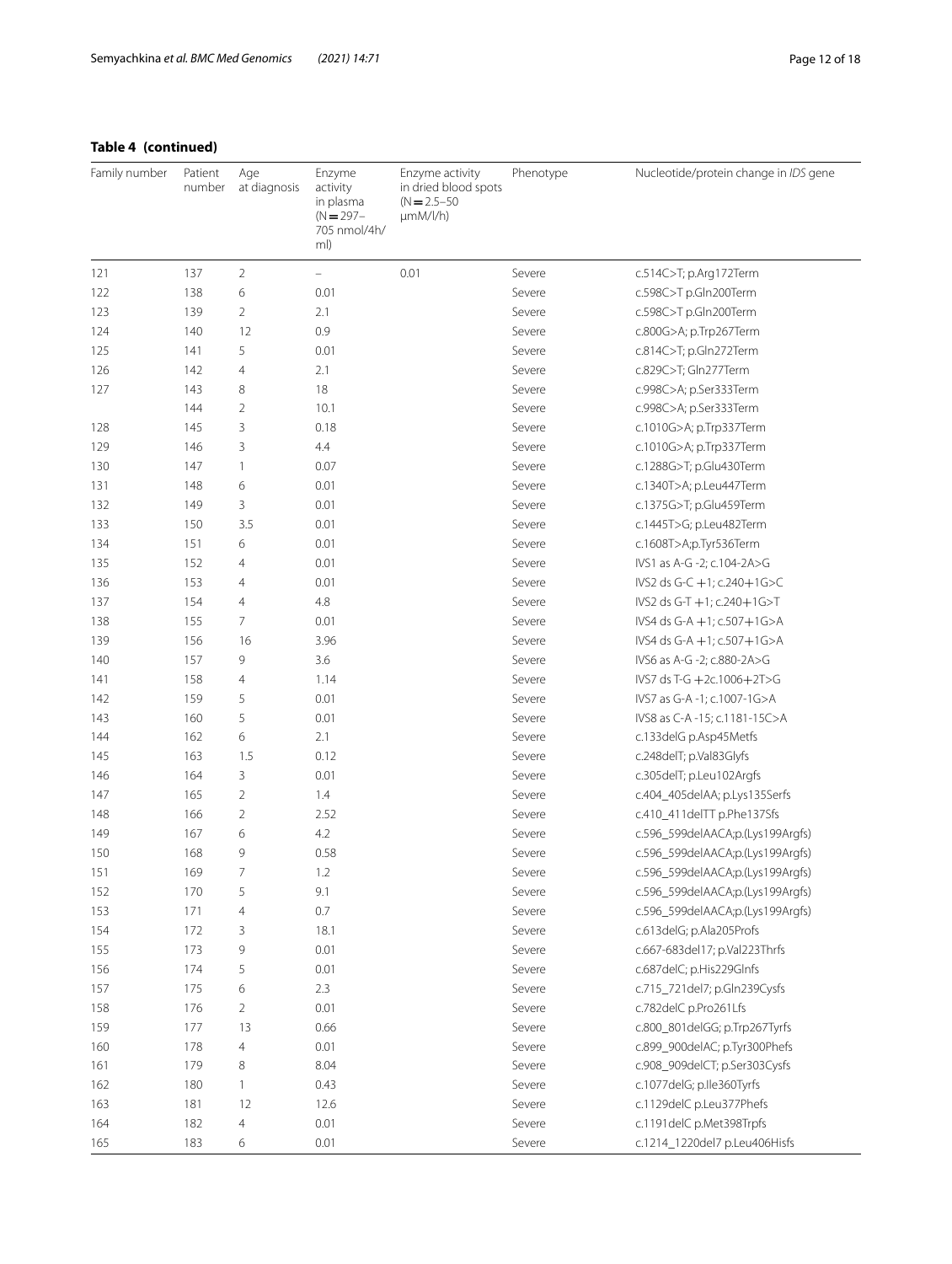# **Table 4 (continued)**

| Family number | Patient<br>number | Age<br>at diagnosis | Enzyme<br>activity<br>in plasma<br>$(N = 297 -$<br>705 nmol/4h/<br>ml) | Enzyme activity<br>in dried blood spots<br>$(N = 2.5 - 50)$<br>$\mu$ mM/l/h) | Phenotype | Nucleotide/protein change in IDS gene                                             |
|---------------|-------------------|---------------------|------------------------------------------------------------------------|------------------------------------------------------------------------------|-----------|-----------------------------------------------------------------------------------|
| 166           | 184               | 3                   | 2.3                                                                    |                                                                              | Severe    | c.1221delT p.Cys409Arg fs                                                         |
| 167           | 185               | 16                  | 0.79                                                                   |                                                                              | Severe    | c.1353_1357delGTACCp.Tyr452Profs                                                  |
| 168           | 186               | 3                   | 2.4                                                                    |                                                                              | Severe    | c.1431delT; p.Asp478Thrfs                                                         |
| 169           | 187               | 3                   | 1.9                                                                    |                                                                              | Severe    | c.1466delG p.Val489Alafs                                                          |
| 170           | 188               | 3                   | $\equiv$                                                               | 0.01                                                                         | Severe    | c.776_777dupTA; p.Pro260Tyrfs                                                     |
| 171           | 189               | 5                   | 0.01                                                                   |                                                                              | Severe    | c.801_802insG; p.Met268Aspfs                                                      |
| 172           | 190               | $\overline{4}$      | 1.3                                                                    |                                                                              | Severe    | c.1151_1152 ins11; p.Phe384Leufs                                                  |
| 173           | 191               | 9                   | 6.6                                                                    |                                                                              | Severe    | c.1239_1240insCT; p.Ala414Leufs                                                   |
| 174           | 192               | 5                   | 0.01                                                                   |                                                                              | Severe    | c.1491_1492dupTA; p.Arg498Ileufs                                                  |
| 175           | 193               | $\overline{4}$      | 2.64                                                                   |                                                                              | Severe    | del c.104-1_104delGAinsT                                                          |
| 176           | 194               | 8                   | 0.01                                                                   |                                                                              | Severe    | $c.240+2\_240+3$ insTCCCAGA (intron 2)                                            |
| 177           | 195               | $\overline{4}$      | 0.48                                                                   |                                                                              | Severe    | c.786-787delGGinsC; p.Ala263Profs                                                 |
| 178           | 196               | 2                   | $\overline{\phantom{0}}$                                               | 0.01                                                                         | Severe    | gDNA level exons 1-3 deletion                                                     |
| 179           | 197               | 3                   | $\overline{\phantom{a}}$                                               | 0.01                                                                         | Severe    | gDNA level exons 1-3 deletion                                                     |
| 180           | 198               | 7                   | 1.9                                                                    |                                                                              | Severe    | gDNA level exons 1-4 deletion                                                     |
| 181           | 199               | $\overline{4}$      | 0.01                                                                   |                                                                              | Severe    | gDNA level exons 1-7 deletion                                                     |
|               | 200               | 1                   | 0.01                                                                   |                                                                              | Severe    | gDNA level exons 1-7 deletion                                                     |
| 182           | 201               | $\overline{2}$      | 4.2                                                                    |                                                                              | Severe    | gDNA level exon 4 deletion                                                        |
| 183           | 202               | 5                   | 0.01                                                                   |                                                                              | Severe    | cDNA level del incl. ex 5-6                                                       |
| 184           | 203               | $\overline{2}$      | 9.6                                                                    |                                                                              | Severe    | gDNA level exon 7 deletion                                                        |
| 185           | 204               | 5                   | 0.01                                                                   |                                                                              | Severe    | Complete IDS del                                                                  |
|               | 205               | 3                   | 0.01                                                                   |                                                                              | Severe    | Complete IDS del                                                                  |
| 186           | 206               | $\overline{2}$      | 1.3                                                                    |                                                                              | Severe    | Complete IDS del                                                                  |
| 187           | 207               | 3                   | 0.01                                                                   |                                                                              | Severe    | Complete IDS del                                                                  |
| 188           | 208               | 7                   | 0.01                                                                   |                                                                              | Severe    | Complete IDS del                                                                  |
| 189           | 209               | 10                  | 0.01                                                                   |                                                                              | Severe    | Complete IDS del                                                                  |
| 190           | 210               | 3                   | 0.01                                                                   |                                                                              | Severe    | Complete IDS del                                                                  |
| 191           | 211               | $\overline{2}$      | 0.01                                                                   |                                                                              | Severe    | Complete IDS del                                                                  |
| 192           | 212               | 5                   | 0.01                                                                   |                                                                              | Severe    | Recomb. between in. 7 and seg. distal of ex.<br>3 in IDS-2 without exons deletion |
| 193           | 213               | $\overline{2}$      | 0.01                                                                   |                                                                              | Severe    | Recomb. between in. 7 and seg. distal of ex.<br>3 in IDS without exons deletion   |
| 194           | 214               | 3                   | 0.01                                                                   |                                                                              | Severe    | Recomb. between in. 7 and seq. distal of ex.<br>3 in IDS without exons deletion   |
| 195           | 215               | 6                   | 2.5                                                                    |                                                                              | Severe    | Recomb. between in. 7 and seg. distal of ex.<br>3 in IDS without exons deletion   |
| 196           | 216               | 6                   | 7.2                                                                    |                                                                              | Severe    | Recomb. between in. 7 and seg. distal of ex.<br>3 in IDS without exons deletion   |
| 197           | 217               | 6                   | 0.43                                                                   |                                                                              | Severe    | Recomb. between in. 7 and seq. distal of ex.<br>3 in IDS without exons deletion   |
| 198           | 218               | 3                   | 2.4                                                                    |                                                                              | Severe    | Recomb. between in. 7 and seq. distal of ex.<br>3 in IDS without exons deletion   |
| 199           | 219               | 3                   | 0.01                                                                   |                                                                              | Severe    | Recomb. between in. 7 and seg. distal of ex.<br>3 in IDS without exons deletion   |
|               | 220               | 13                  | 3.6                                                                    |                                                                              | Severe    | Recomb. between in. 7 and seg. distal of ex.<br>3 in IDS without exons deletion   |
| 200           | 221               | 5                   | 0.01                                                                   |                                                                              | Severe    | Recomb. between in. 7 and seg. distal of ex.<br>3 in IDS without exons deletion   |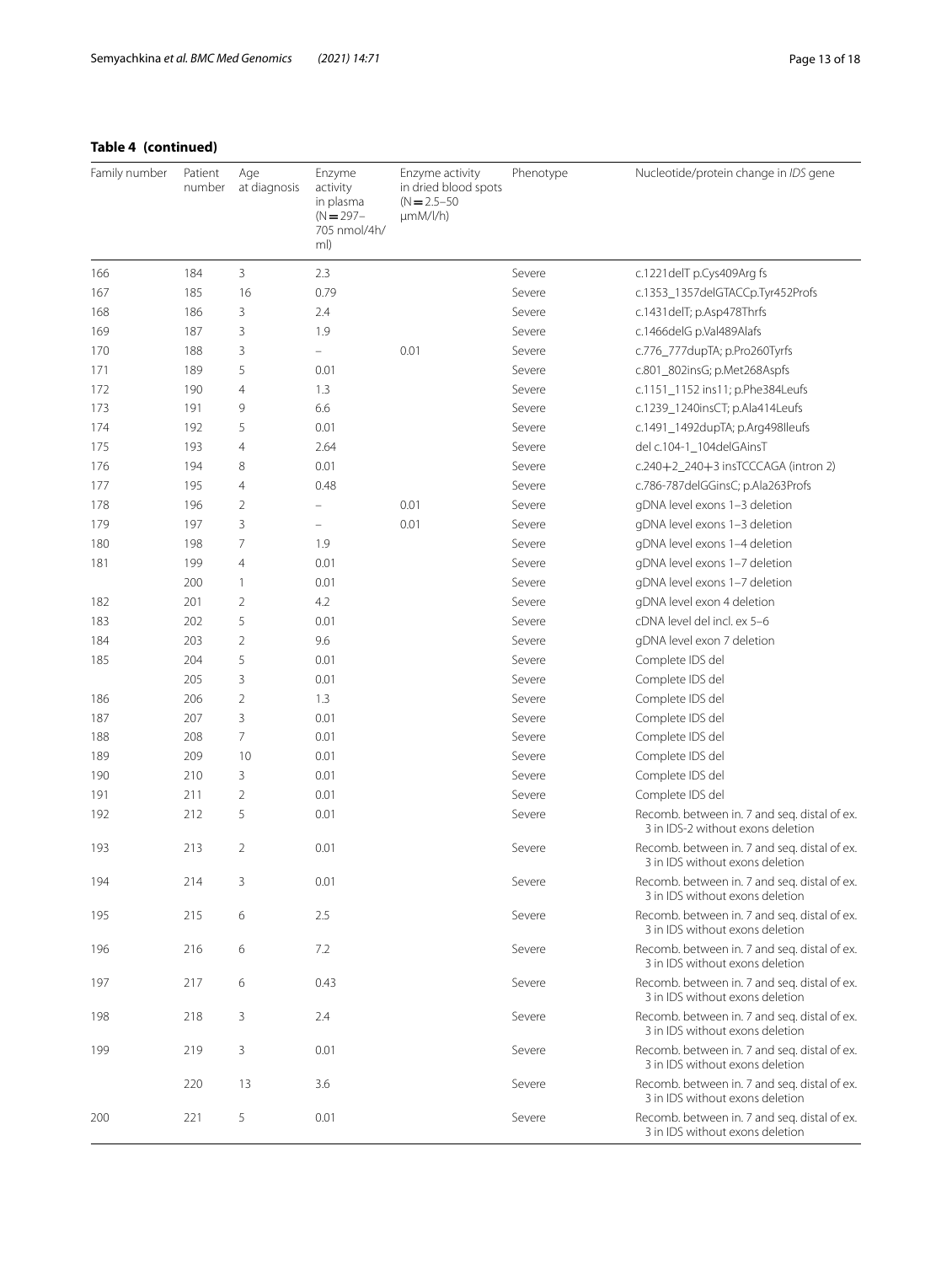| Family number | Patient<br>number | Age<br>at diagnosis | Enzyme<br>activity<br>in plasma<br>$(N = 297 -$<br>705 nmol/4h/<br>ml) | Enzyme activity<br>in dried blood spots<br>$(N = 2.5 - 50)$<br>$\mu$ mM/l/h) | Phenotype | Nucleotide/protein change in IDS gene                                            |
|---------------|-------------------|---------------------|------------------------------------------------------------------------|------------------------------------------------------------------------------|-----------|----------------------------------------------------------------------------------|
| 201           | 222               | 2                   | 0.01                                                                   |                                                                              | Severe    | Recomb. between in. 7 and seq. distal of ex.<br>3 in IDS without exons deletion  |
| 202           | 223               |                     | 5.1                                                                    |                                                                              | Severe    | Recomb. between in. 7 and seq. distal of ex.<br>3 in IDS without exons deletion  |
| 203           | 224               | 5                   | 2.3                                                                    |                                                                              | Severe    | Recomb. between in. 7 and seg. distal of ex.<br>3 in IDS without exons deletion  |
| 204           | 225               |                     | 0.01                                                                   |                                                                              | Severe    | Recomb. between in. 7 and seq. distal of ex.<br>3 in IDS without exons deletion  |
| 205           | 226               | 3                   | 0.01                                                                   |                                                                              | Severe    | Recomb. between in. 7 and seg. distal of ex.<br>3 in IDS with 3-7 exons deletion |
| 206           | 227               | 2                   | 0.01                                                                   |                                                                              | Severe    | Recomb. between in. 7 and seg. distal of ex.<br>3 in IDS with 3-7 exons deletion |
| 207           | 228               | 3                   | 0.12                                                                   |                                                                              | Severe    | Recomb. between in. 7 and seq. distal of ex.<br>3 in IDS with 3-7 exons deletion |

<span id="page-13-0"></span>**Table 5** Summary of some patients with a mild form and a mild->intermediate form of Hunter syndrome

| Family #       | Patient #      | Age<br>at diagnosis | Enzyme<br>activity<br>in plasma<br>$(N = 297 -$<br>705 nmol/4h/<br>ml) | Nucleotide variant<br>in IDS gene | <b>Education</b> | Profession                  | Date of death            | Comment                                                                                                                                               |
|----------------|----------------|---------------------|------------------------------------------------------------------------|-----------------------------------|------------------|-----------------------------|--------------------------|-------------------------------------------------------------------------------------------------------------------------------------------------------|
| 3              | $\overline{4}$ | 10                  | 1.2                                                                    | c.236C>A (p.Ala79Glu)             | University       | Teacher                     | 43                       |                                                                                                                                                       |
|                | 5              | 8                   | 8.4                                                                    | c.236C>A (p.Ala79Glu)             | University       | Economist<br>(38 years old) | $\overline{\phantom{0}}$ | Active life                                                                                                                                           |
| $\overline{4}$ | 6              | 11                  | 7.4                                                                    | c.305T>G (p.Leu102Pro)            | University       | Economist<br>35 years old)  |                          | Active life                                                                                                                                           |
|                | $\overline{7}$ | 9                   | 8.1                                                                    | c.305T>G (p.Leu102Pro)            | University       | Fconomist<br>(33 years old) |                          | Active life                                                                                                                                           |
| 10             | 19             | 15                  | 3.6                                                                    | c.1234G > T<br>(p.Gly412Term)     | University       | Lawyer<br>(32 years old)    |                          | Active life                                                                                                                                           |
| 20             | 29             | 3                   | 1.4                                                                    | c.1204G > A<br>(p.Glu402Lys)      | University       | Lawyer                      | 23                       | The cause of death is<br>unprofessional tracheal<br>intubation, carried out<br>with the aim of remov-<br>ing the patient from the<br>epileptic status |
| 15             | 24             | 13                  | 0.01                                                                   | c.253G $>$ A (p.Ala85Thr)         | historic         | Historian                   | 29                       | Sudden death from acute<br>cardiovascular failure                                                                                                     |

proband. Ten years of observation of afected members of this family showed a good social adaptation of patients and long life expectancy of the grandfather. The proband successfully completed a technical college. His sibling and cousin are community college students. All afected family members voluntarily refused to receive enzyme replacement therapy. The clinical observation of the family continues.

The rare case of Hunter syndrome in girls observed by the authors is due to a disease-associated variant in the *IDS* gene inherited from the mother and a deletion in the long arm of the  $X$  chromosome of paternal origin. The diagnosis was confrmed based on the detection of the absence of enzyme activity of iduronate-2-sulfatase and results of cytogenetic, molecular cytogenetic and molecular genetic examination [\[22](#page-17-18)].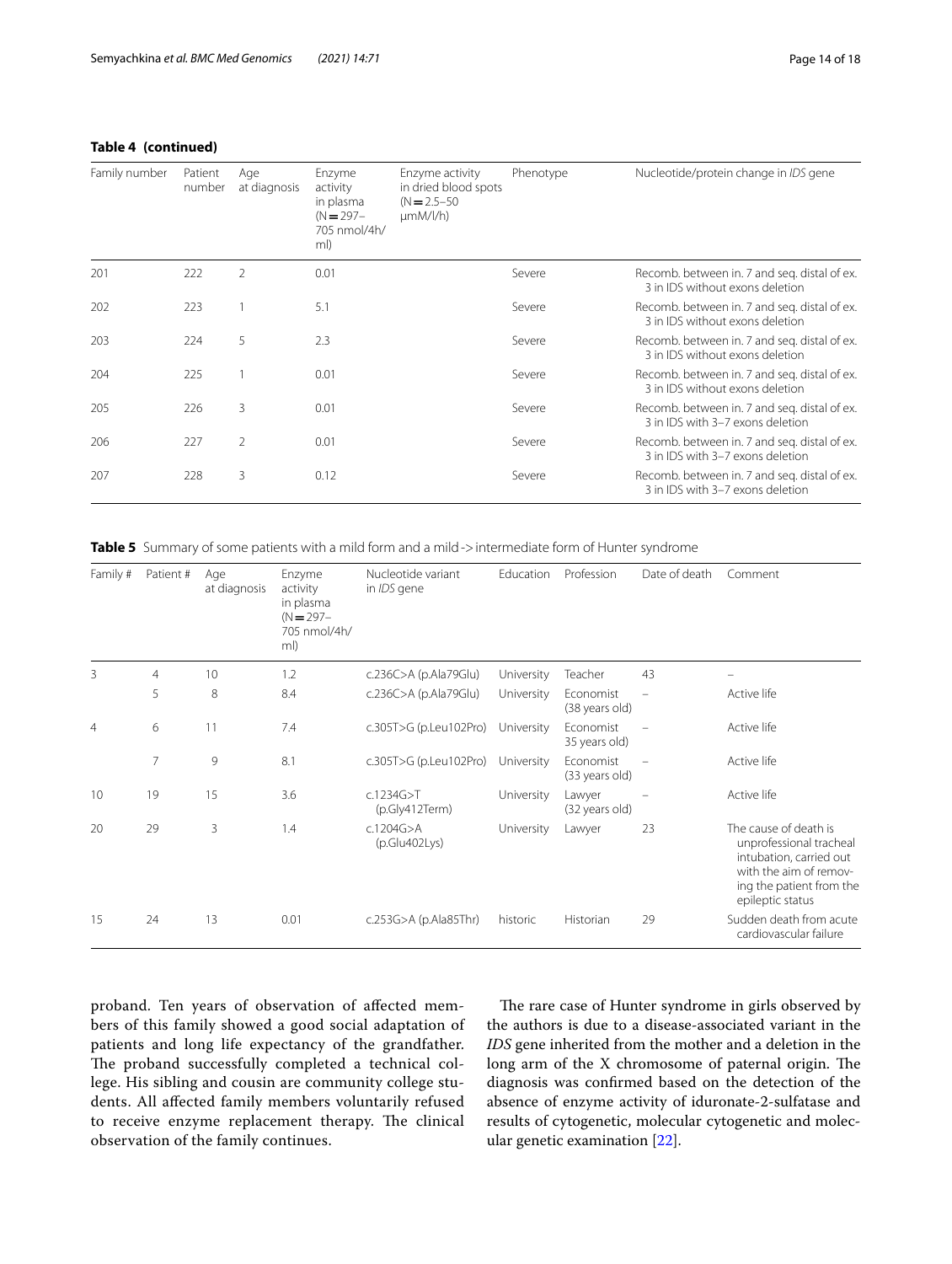

# <span id="page-14-0"></span>**Discussion**

We present the results of the clinical observation of 228 Russian patients with Hunter syndrome. The diagnosis of mucopolysaccharidosis type II (Hunter syndrome) consisted of four consecutive stages: 1—Assessment of phenotypic characters; 2—Determination of indicators of excretion of urinary glycosaminoglycans and their fractions, primarily heparan and dermatan sulfates; 3— Measurement of the activity of the lysosomal enzyme iduronate-2-sulfatase; 4—DNA diagnostics, including the search for nucleotide substitutions in the *IDS* gene with an estimate of its frequency and pathogenicity according to the International HMGD Database.

According to the latest concept that MPS II is a continuum between the mild and severe form of the disease, we divided all patients into four groups. Group 1 includes 166 patients with a severe form of the disease, Group 2—patients with a moderate form of the disease, which was subdivided into Group 2a—26 patients with an intermediate ->severe (rather severe) and Group 2b—16 patients with a mild->intermediate (rather a mild form). Group 3 includes 19 patients with a mild form of Hunter syndrome.

The clinical symptoms of patients with a severe form of mucopolysaccharidosis type II were characterized by an early manifestation of the disease (frst months of life), rapid progression of clinical symptoms with the severe damage to the musculoskeletal system, cardiovascular and bronchopulmonary systems, parenchymal organs, hearing, and the formation of rapidly progressing umbilical, inguinal and inguinal-scrotal hernias requiring urgent surgical intervention. These patients completely lacked the ability to move independently and communicate with others; their IQ did not exceed 10–15 points, and life expectancy was short.

The residual activity of I2S in plasma varied from undetectable values to 11.8 nmol/4h/ml. No residual activity in dried blood spots was determined.

Complete deletions of the *IDS* gene, deletions of several exons, site splicing disease-associated variants, nonsense and missense nucleotide substitutions have been detected in patients with a severe form of the disease (Table [4\)](#page-8-0). Many missense nucleotide variants found in patients with a severe form of the disease have been already described (Table [2\)](#page-3-0). The data of other researchers regarding genotype–phenotype correlations are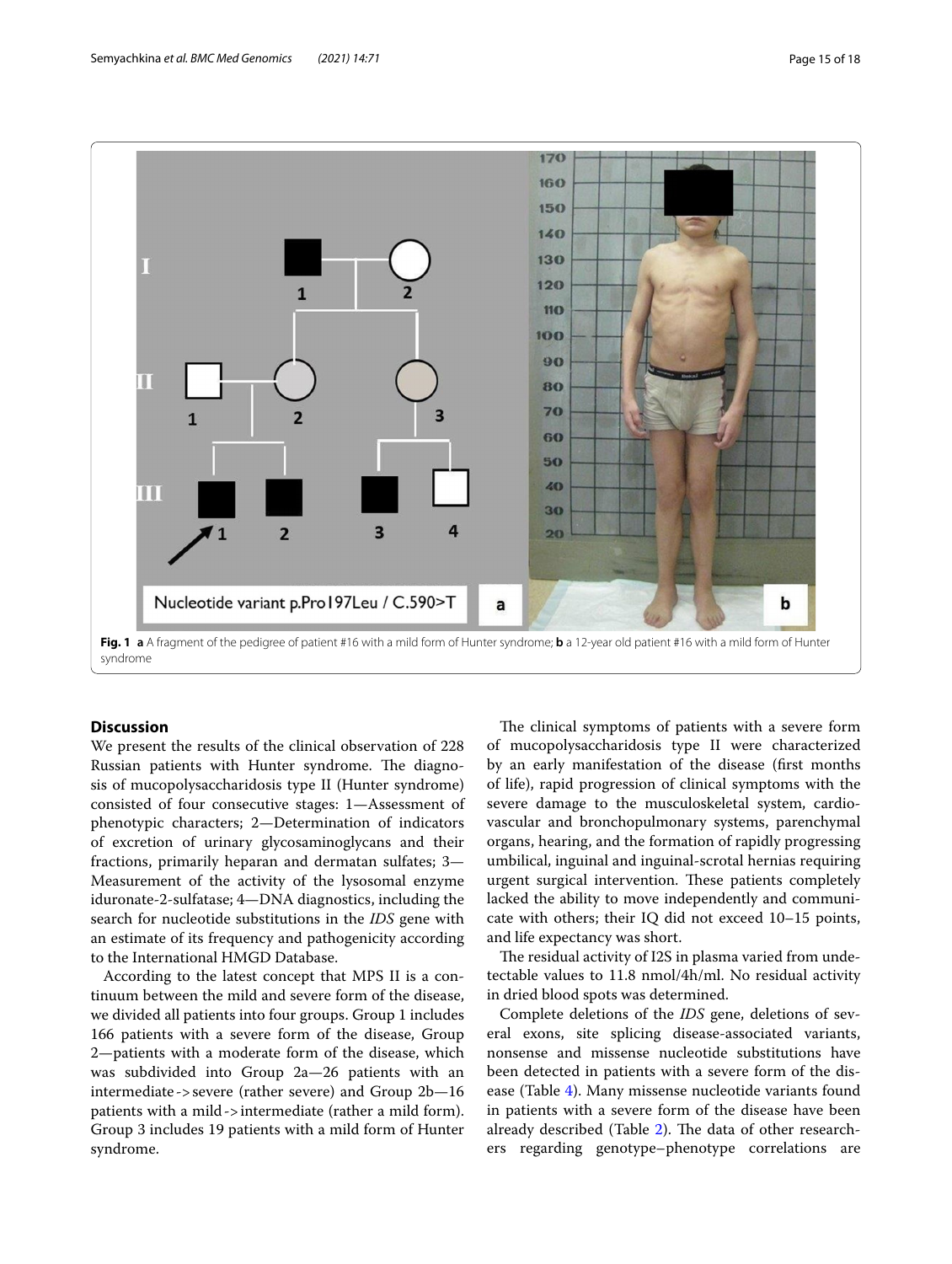consistent with our fndings [[20,](#page-17-16) [21](#page-17-17), [23–](#page-17-19)[27](#page-17-20)]. Five undescribed missense variants were found in patients with a severe form (c.103G>C; c.136G>T; c.136G>A; c.307T>G; c.403A>G). Some nucleotide substitutions were in the same codon where other changes were found. According to the software analysis for impact prediction of nucleotide changes c.136G>T; c.136G>A; c.307T>G; c.403A>G were probably damaging. For the nucleotide change c.103G>C, PolyPhen-2 and PMUT Pathogenic mutation prediction programs showed a possibly damaging efect. However, this nucleotide variant was predicted as most probably afecting splicing by the Human Splicing Finder software. This seems to us to be a more truthful interpretation since patients had a severe form of the disease. Of course, for complete understanding of the damaging efect of nucleotide variants found additional molecular genetic studies are required. Four novel nonsense variants: c.814C>T; c.829C>T; c.998C>A; c.1340T>A and one new site splicing substitution c.1006+2T>G have been found in patients with a severe form of the disease. All previously undescribed small deletions, small insertions and small indels found in the patients with a severe form resulted in the frame shift and premature stop codon, which is expected to lead to the development of a severe form of the disease. It was established that as a result of extended deletions, the synthesis of the truncated protein occurs, which leads to the violation of its full function, and, thus, to the formation of severe clinical symptoms.

The 2a group of patients with an intermediate  $\rightarrow$  severe (rather severe) form was characterized by a late formation of the main clinical symptoms of the disease: the frst external signs of the disease became evident at 5–6 months of life, heart murmurs were heard at 7–8 months, at the same age hepatosplenomegaly was diagnosed. After six months of life, the child experienced a delay in psychomotor development. However, the children of the second group were capable of independent movement, phrasal speech with limited vocabulary and successful communication. These patients were distinguished by disinhibition, restlessness, quick exhaustion, and lack of concentration. The IQ of the second group of patients did not exceed 45–55 points, and life expectancy, as a rule, was no more than 15–20 years.

The residual activity of I2S in plasma varied from undetectable values to 21.6 nmol/4h/ml. No residual activity in dried blood spots was determined.

The most common nucleotide variants in this group of patients was splicing site substitution c.1122C>T.

Three novel missense variant have been found in these patients: c.283A>T; c.512G>A; [c.1411G>C;1418C>T]. According to the prediction of damaging efect, all these nucleotide variants were disease causing ones (Table [3](#page-7-0)).

Two diferent nucleotide variants [c.1411G>C;1418C>T] had been detected in one patient. First, it was assumed that one of these nucleotide variants was a nonpathogenic polymorphic one. However, both substitutions had been predicted as nucleotide variants with a potential damaging efect on the protein. For this case, it would be interesting to perform mutagenesis in vitro studies to assess the pathogenic efect of each of the substitutions. Two novel small deletions c.118\_120delCTT; p.Leu40del and c.1426\_1437 del12 p.476\_479delAsnSerAspLys result in only loss of some amino acids without frame shift.

The clinical phenotype of the patients from Group 2b (a mild-> an intermediate form (rather mild)) was between phenotypes of patients from Group 2a and Group 3. The residual activity of I2S in plasma varied from undetectable values to 21.6 nmol/4h/ml. No residual activity in dried blood spots was determined.

The nucleotide variant c.253G>A has been found in fve patients from Group 2b. Nucleotide variants c.587T>C and c.1204G>A have been detected twice. Two missense variants c.1028G>A; c.1035G>C, site splicing substitution c.241-9C>G and c.1438\_1442delCCGAG; p.Pro480Phefs were novel ones.

The third group of probands with a mild form of the disease was characterized by even a later formation  $(2-4$  years of life) of clinical symptoms. These patients were distinguished by higher body length, less severe changes in the musculoskeletal system and internal organs, a rare formation of hernias or their complete absence, normal intelligence, allowing probands to study in primary, secondary and even professionally oriented schools, successfully graduate and even work in their chosen feld, often climbing the corporate ladder to senior level positions. Many of them successfully married and had a healthy offspring. The life expectancy of these patients was the highest and could reach 60 years and above.

The residual activity of I2S in plasma varied from undetectable values to 21.1 nmol/4 h/ml. No residual activity in dried blood spots was determined.

 Two variants (c.187A>G, p.1037C>T) were described elsewhere also in a patient with an attenuated form of the disease  $[24-27]$  $[24-27]$ . The four missense variants found in patients with a mild form of Hunter disease (c.236C>A; c.305T>G; c.593A>G; c.1019G>A) were described by authors in their frst study of the Russian patient group with MPS II  $[28]$  $[28]$ . The nucleotide variants c.590C>T and c.1234G>T were frst described in this study.

For all patients the values of the residual activity of I2S in plasma ranged from 0 to 21.6 nmol/4h/ml regardless of age and severity of the disease. For all patients, regardless of age and severity of the disease no residual activity in dried blood spots was determined. Thus, no correlation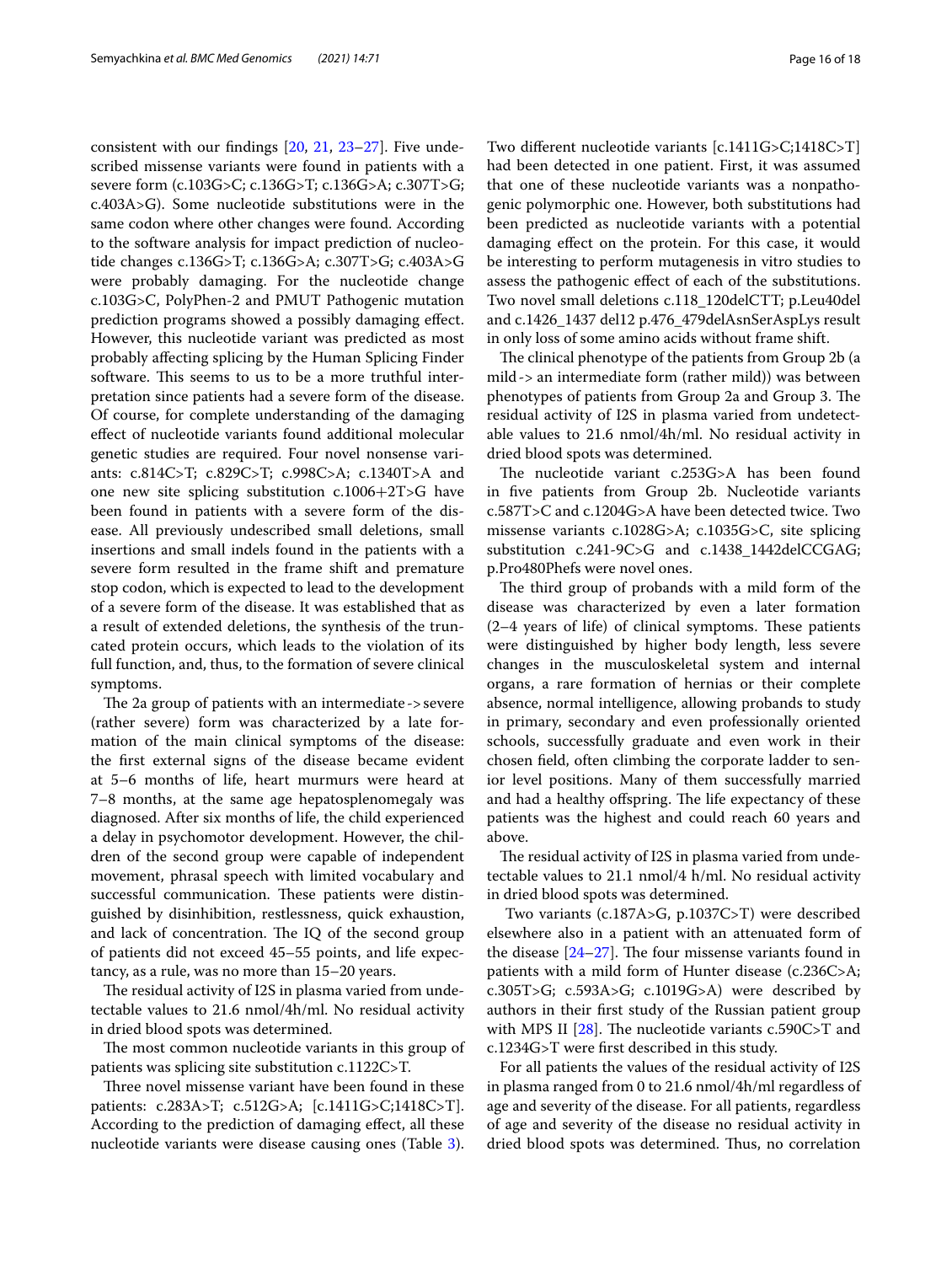between the residual activity of enzyme and severity of the disease was observed (Table [4\)](#page-8-0).

## **Conclusion**

In all groups of patients, a diferent type of nucleotide variant in the *IDS* gene has been found. It is assumed that the relationship of missense substitution with a severe form of Hunter syndrome, in some cases, can be explained by the pathological role of the replaced amino acid. On the other hand, two nonsense variants: c.1234G>T; p.Gly412Term and c.1438\_1442delCCGAG; p.Pro480Phefs, despite the formation of the premature stop codon led to the development of a mild form or a mild->intermediate form of Hunter syndrome. That suggests that a break in the amino acid chain at a certain position does not always cause several functional damages to the protein. Thus, in authors' opinion, in order to understand the efect of missense and even nonsense substitutions, specifc functional studies are required.

Several point variants (c.253G>A, c.257C>T, c.263G>A, c.263G>T, c.514C>T, c.998C>T, c.1327C>T, c.1402C>T; c.1403G>A, c.1122C>T), a small deletion c.596\_599delAACA and recombination between intron 7 in the *IDS* and exon 3 in *IDS2* were detected more than twice in patients from different families. The frequency of these substitutions in the presented cohort of patients varies from 2 to 6%. Thus, these replacements could be relatively common. Probably these point variants that involved CpG sites of the *IDS* gene, the locus of c.596\_599delAACA deletion and recombination region between the *IDS* and *IDS2* are mutagenesis hotspots in the *IDS* gene [\[18](#page-17-14), [19](#page-17-15)].

The enzyme replacement therapy with Elaprase has become available in Russia since 2008. According to the Russian public health law, Elaprase was purchased by regional health authorities, which do not always aford the drug due to its high cost. Therefore, not all patients with Hunter syndrome received enzyme replacement therapy. Since 2019, federal authorities started purchasing Elaprase at the expense of the federal budget to provide all patients with mucopolysaccharidosis type II with this enzyme replacing drug.

In 2018, a second enzyme-replacing drug was registered in Russia for the treatment of patients with Hunter syndrome, called idursulfase beta (Hunterase). The drug was developed and successfully tested by Korean researchers.

To date, 113 patients with Hunter syndrome are receiving enzyme replacement therapy in Russia, including 16 adult patients. Enzyme replacement therapy undoubtedly improves the quality and life expectancy of patients with Hunter syndrome, especially patients with a mild form of the disease. In patients with severe (Group 1) and intermediate (Group 2a) forms of the disease, the improvement relates mainly to the state of internal organs (reduction in size liver and spleen, decreased left ventricular mass), increased weight and growth parameters, mainly body length, improved emotional tone, increased step test (if not independent movement of patients), and decreased renal excretion of heparan and dermatan.

No growth in intellectual development (IQ) was observed due to the inability of enzyme replacing drugs to penetrate the blood–brain barrier.

During treatment, patients with a mild form of the disease had more positive changes and a notable increase in tolerance to physical and mental stress.

#### **Abbreviations**

DNA: Deoxyribonucleic acid; GAG: Glycosaminoglycans; I2S: Iduronate-2-sulfatase; MPS II: Mucopolysaccharidosis type II.

**Acknowledgements**

Not applicable

#### **Authors' contributions**

AS established a clinical diagnosis, performed a fnal analysis of the results obtained, designed the article and wrote the frst draft of the manuscript. EV performed the DNA diagnostics to search for a disease-associated variant in the *IDS* gene and interpreted the data received. EN provided a comparative analysis of all clinical data and laboratory results and consulted the patients and their families. EZ determined the activity of lysosomal enzyme iduronate-2-sulfatase in dry blood spots, analyzed all laboratory data obtained and organized a discussion. All authors read and approved the fnal manuscript.

#### **Funding**

This work was fnancially supported by the Government Assignment of the Russian Ministry of Health, Assignment No. 2 00 079 056. The funders had no role in the study design; in the collection, analysis, or interpretation of the data; or in the preparation, review, or approval of the manuscript.

#### **Availability of data and materials**

The datasets generated and analysed during the current study are available in the Human Gene Mutation Database [www.hgmd.cf.ac.uk/](http://www.hgmd.cf.ac.uk/) (information about nucleotide changes described before) and ClinVar at [https://www.ncbi.](https://www.ncbi.nlm.nih.gov/clinvar/) [nlm.nih.gov/clinvar/](https://www.ncbi.nlm.nih.gov/clinvar/) (information about novel nucleotide changes), ClinVar accession numbers SCV001450592-SCV001450635 (see also Table [2\)](#page-3-0). The information about the *IDS* gene sequencing is available at [https://www.ncbi.](https://www.ncbi.nlm.nih.gov/genome/gdv/) [nlm.nih.gov/genome/gdv/](https://www.ncbi.nlm.nih.gov/genome/gdv/) (NC\_000023.11).

#### **Declarations**

#### **Ethics approval and consent to participate**

The study was approved by the Ethics committee of the Research and Clinical Institute of Pediatrics named after Yuri Veltischev of the Pirogov Russian National Research Medical University of the Ministry of Health of the Russian Federation. A written informed consent was obtained from the participants and parents of participants under the age of 18 to take part in the study. The study was done in accordance with the principles outlined in the Helsinki Declaration (1964).

#### **Consent for publication**

A written informed consent for the publication of this manuscript including identifying images and other personal and clinical details was obtained from the participants and parents or legal guardians of all participants under the age of 18.